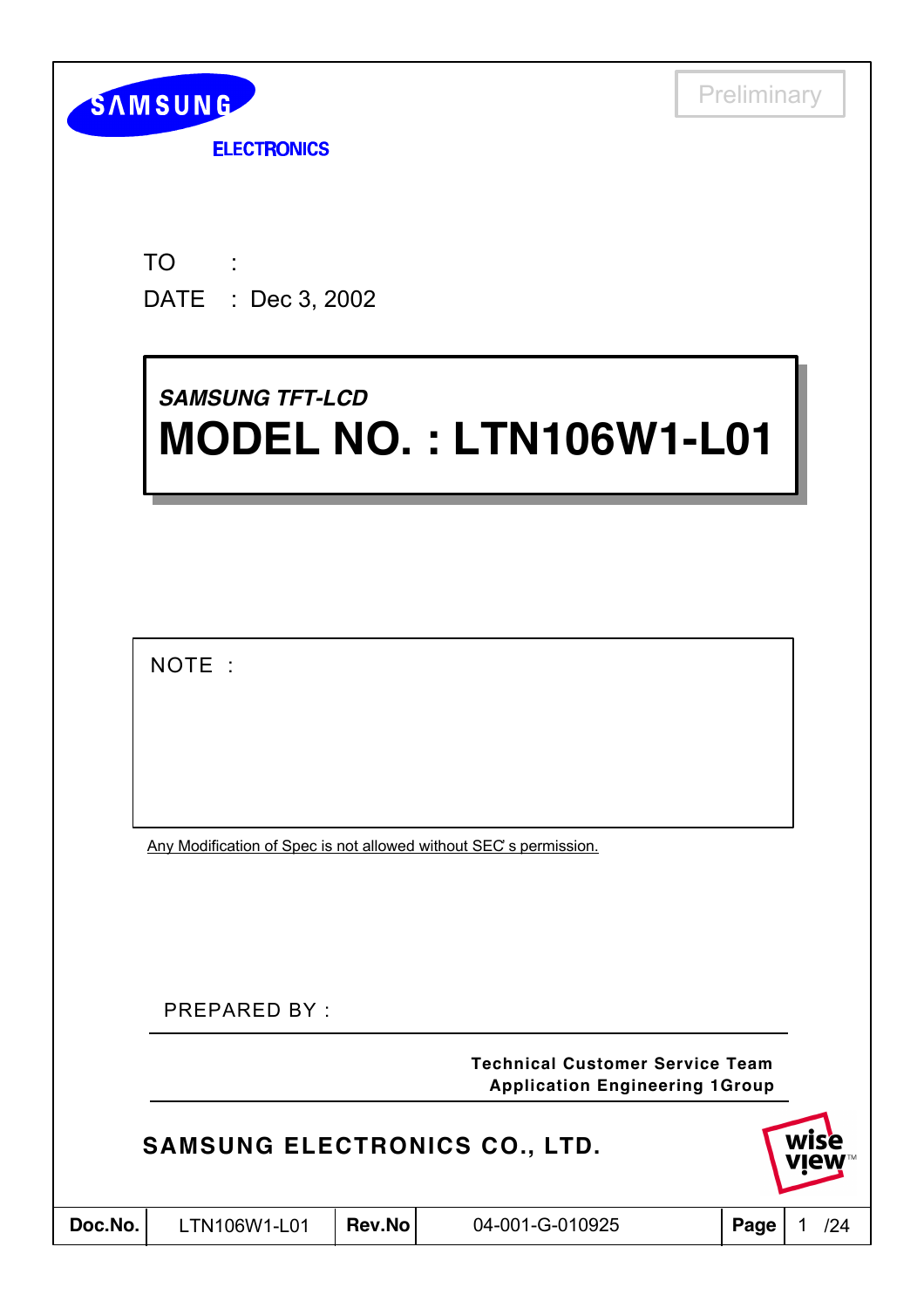### **CONTENTS**

| Doc.No. | LTN106W1-L01                                                                                                                                                                                                                                                        | Rev.No | 04-001-G-010925                            | Page | 2 / 24 |
|---------|---------------------------------------------------------------------------------------------------------------------------------------------------------------------------------------------------------------------------------------------------------------------|--------|--------------------------------------------|------|--------|
|         |                                                                                                                                                                                                                                                                     |        |                                            |      |        |
|         |                                                                                                                                                                                                                                                                     |        |                                            |      |        |
|         | 8. General Precaution                                                                                                                                                                                                                                               |        | ------------------- ( 23 )                 |      |        |
|         | 7. Outline Dimension                                                                                                                                                                                                                                                |        | - - - - - - - - - - - - - - - - - - ( 22 ) |      |        |
|         | 6. Interface Timing<br>6.1 Timing Parameters (DE MODE)<br>6.2 Timing Diagrams of interface Signal (DE MODE)<br>6.3 Power ON/OFF Sequence                                                                                                                            |        | ------------------ (20)                    |      |        |
|         | 5. Input Terminal Pin Assignment<br>5.1 Input Signal & Power<br>5.2 LVDS Interface: Transmitter<br>5.3 Back Light Unit<br>5.4 Timing Diagrams of LVDS for Transmission<br>5.5 Input Signals, Basic Display Colors and Gray Scale of Each Color.<br>5.6 Pixel Format |        | ------------------- (14)                   |      |        |
|         | 4. Block Diagram<br>4.1 TFT LCD Module<br>4.2 Back Light Unit                                                                                                                                                                                                       |        | ------------------- (13)                   |      |        |
|         | 3. Electrical Characteristics<br>3.1 TFT LCD Module<br>3.2 Back Light Unit                                                                                                                                                                                          |        | ------------------- (10)                   |      |        |
|         | 2. Optical Characteristics                                                                                                                                                                                                                                          |        | ------------------- (7)                    |      |        |
|         | 1. Absolute Maximum Ratings<br>1.1 Absolute Ratings of Environment<br>1.2 Electrical Absolute Maximum Ratings                                                                                                                                                       |        | $------------(-5)$                         |      |        |
|         | <b>General Description</b>                                                                                                                                                                                                                                          |        | $------------(-4)$                         |      |        |
|         | <b>Record Of Revision</b>                                                                                                                                                                                                                                           |        | $------------(-3)$                         |      |        |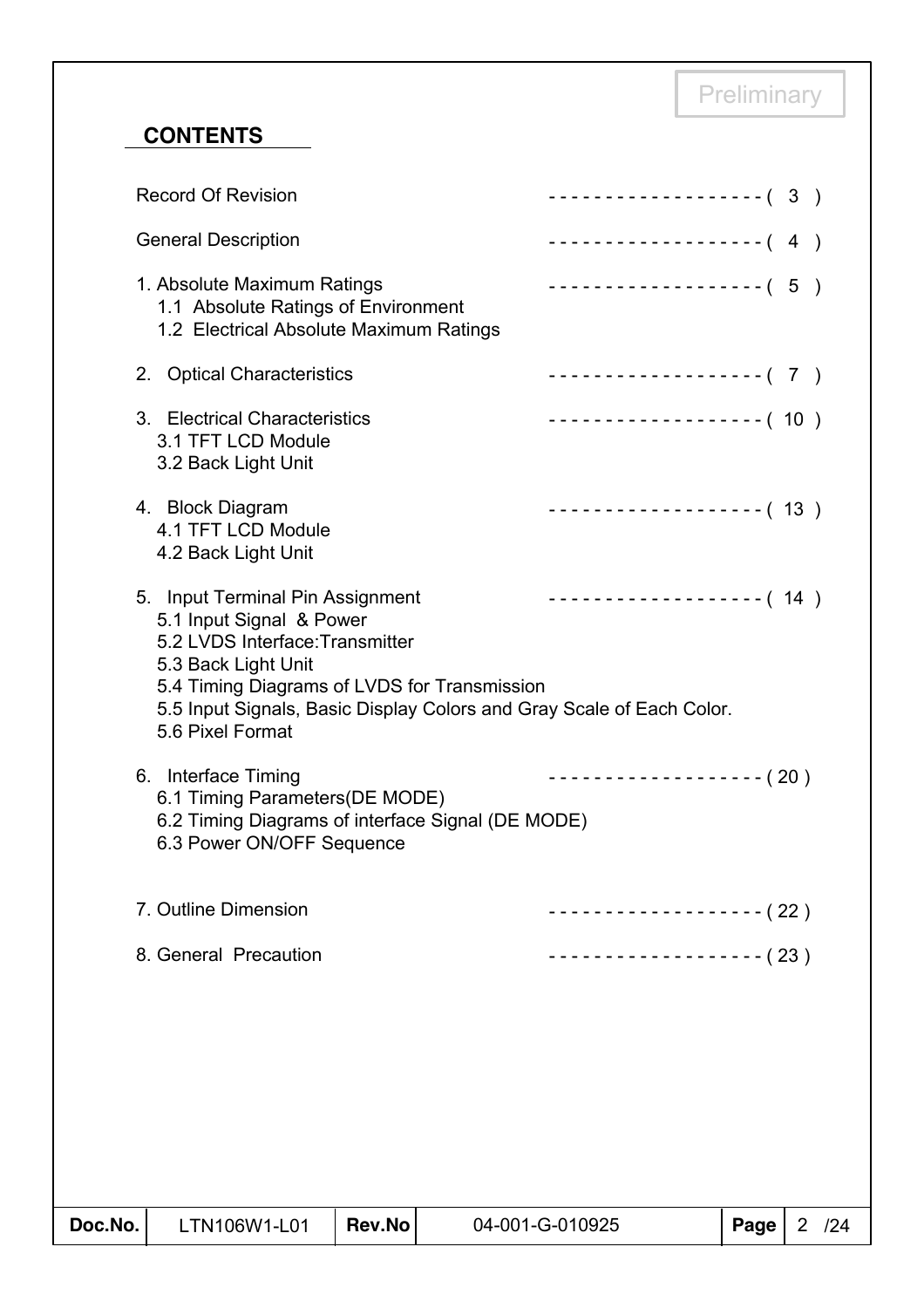## **REVISION HISTORY REVISION HISTORY**

| Date          | Rev.No.      | Page           |        | Summary                            |      |          |
|---------------|--------------|----------------|--------|------------------------------------|------|----------|
| Feb. 23, 2001 | 000          | $\mathsf{All}$ |        | LTN106WXGA model was First issued. |      |          |
| Sept 25,2001  | 001          | $\mathsf{All}$ |        | All SPEC data sheet was fixed.     |      |          |
| Doc.No.       | LTN106W1-L01 |                | Rev.No | 04-001-G-010925                    | Page | $3 / 24$ |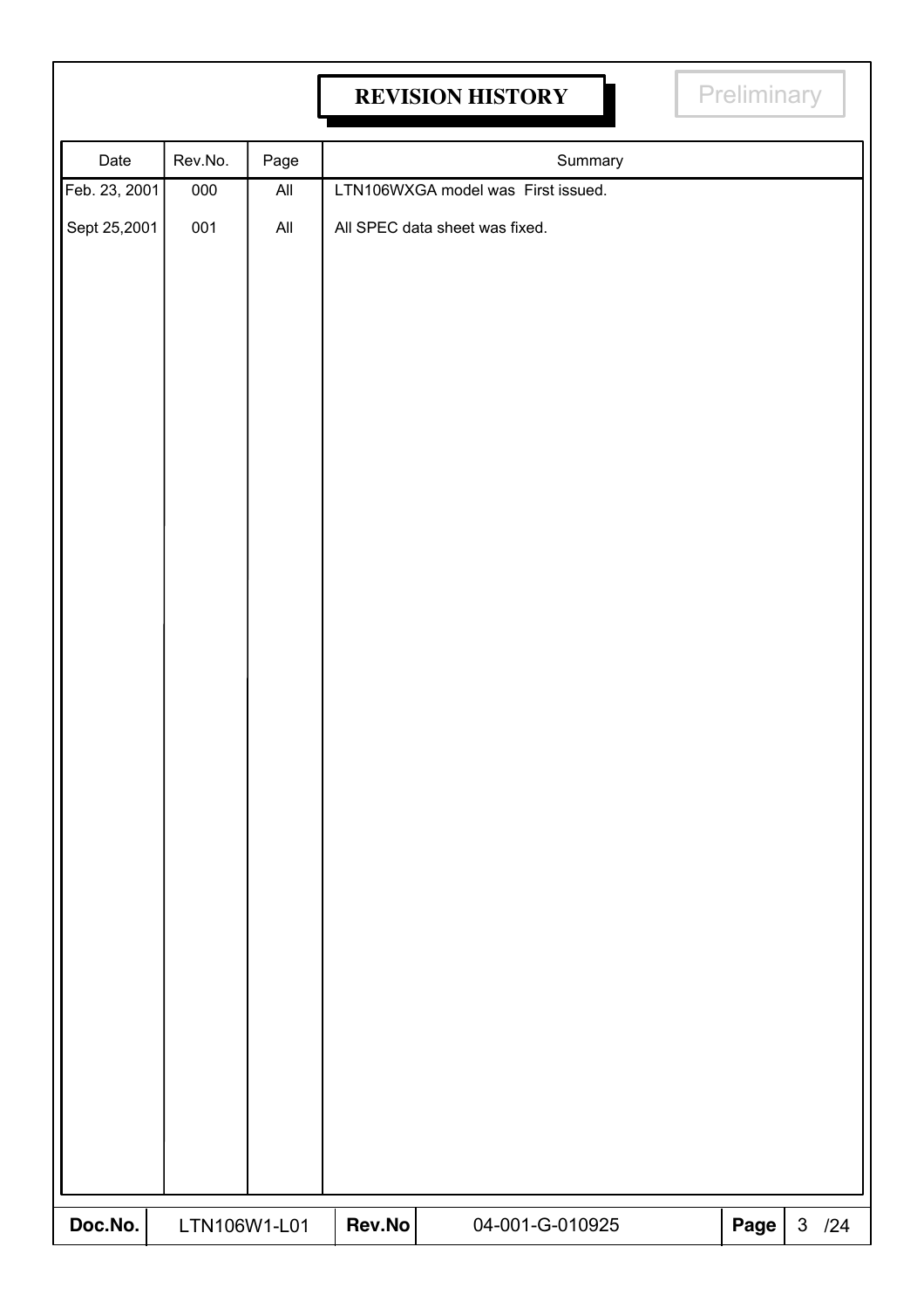### **GENERAL DESCRIPTION**

#### **DESCRIPTION**

LTN106W1-L01 is a color active matrix TFT (Thin Film Transistor) liquid crystal display (LCD) that uses amorphous silicon TFT as a switching devices. This model is composed of a TFT LCD panel, a driver circuit, a back-light system. The resolution of a 10.6 ″ contains 1280 x 768 pixels and can display up to 262,144colors. 6 o'clock direction is the optimum viewing angle.

#### **FEATURES**

- Thin and light weight
- High contrast ratio, high aperture structure
- WXGA (1280x768 pixels) resolution
- Low power consumption
- Single CCFL
- DE(Data enable) only mode
- 3.3V LVDS Interface (1chip)

#### **APPLICATIONS**

- Notebook PC
- Display terminals for AV application products
- Monitors for Industrial machine
- If the usage of this product is not for PC application, but for others, please contact SEC

#### **GENERAL INFORMATION**

|                                               | <b>ITEM</b>       |  |                                       | <b>SPECIFICATION</b> | <b>UNIT</b> |      | <b>NOTE</b> |
|-----------------------------------------------|-------------------|--|---------------------------------------|----------------------|-------------|------|-------------|
|                                               | Display area      |  | 230.4(H) x 138.24(V) (10.6" diagonal) |                      |             |      |             |
|                                               | Driver element    |  | a-Si TFT active matrix                |                      |             |      |             |
|                                               | Display colors    |  | 262,144                               |                      |             |      |             |
|                                               | Number of pixel   |  | 1280 x 768                            | pixel                |             |      |             |
|                                               | Pixel arrangement |  | <b>RGB</b> vertical stripe            |                      |             |      |             |
|                                               | Pixel pitch       |  | $0.180(H) \times 0.180(V)$            |                      | mm          |      |             |
|                                               | Display Mode      |  | Normally white                        |                      |             |      |             |
| HAZE 25, HARD-COATING 3H<br>Surface treatment |                   |  |                                       |                      |             |      |             |
|                                               |                   |  |                                       |                      |             |      |             |
| Doc.No.<br>LTN106W1-L01                       |                   |  | <b>Rev.No</b>                         | 04-001-G-010925      |             | Page | 4<br>/24    |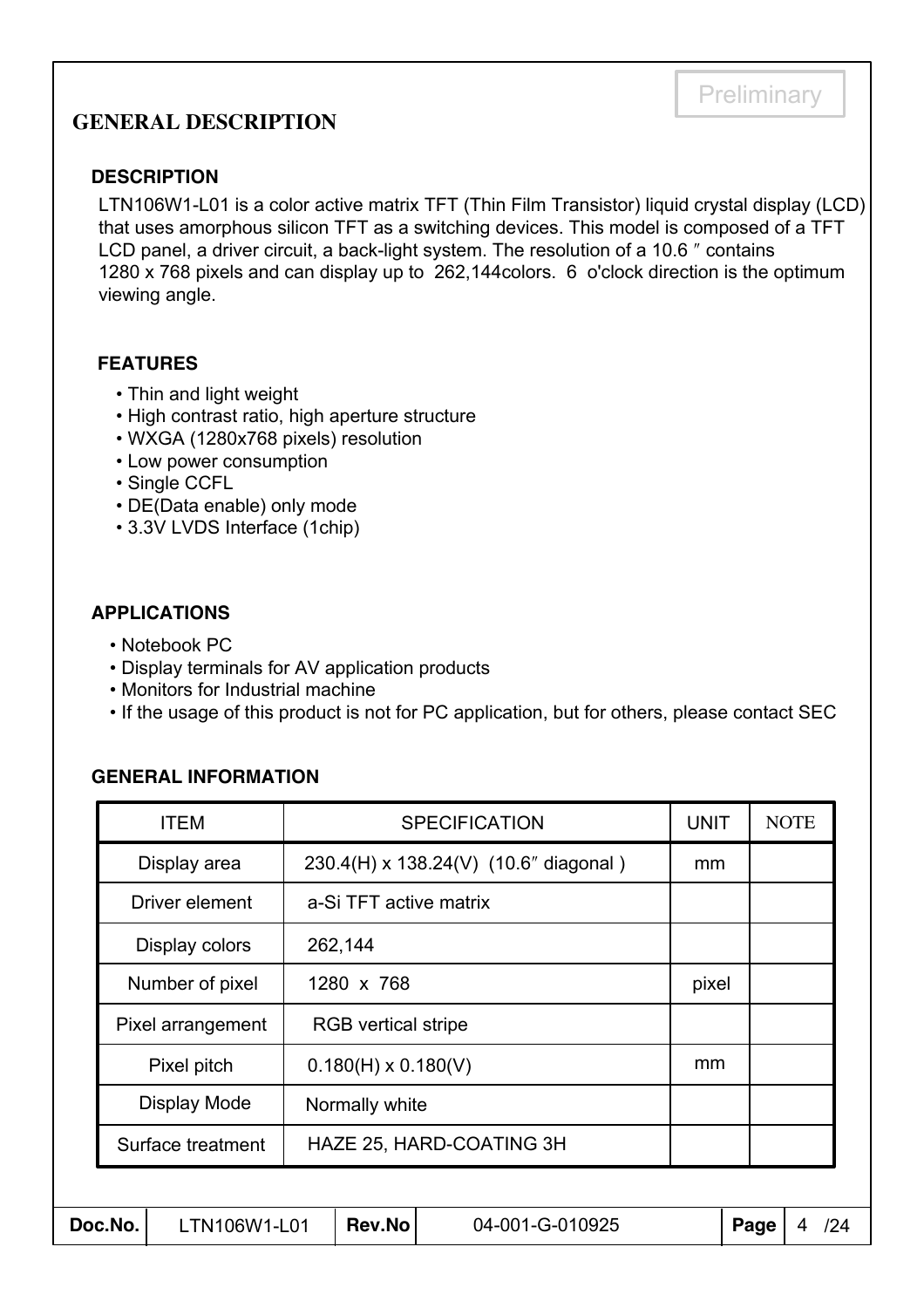#### Mechanical Information

| <b>ITEM</b>    |                | MIN.                     | TYP.  | MAX.  | <b>NOTE</b> |
|----------------|----------------|--------------------------|-------|-------|-------------|
|                | Horizontal (H) | 242.9                    | 243.4 | 243.9 |             |
| Module<br>size | Vertical (V)   | 151.5                    | 152.0 | 152.5 |             |
|                | Depth (D)      | $\overline{\phantom{0}}$ |       | 6.0   |             |
|                | Weight         |                          | 260   | 275   |             |

### **1. ABSOLUTE MAXIMUM RATINGS**

#### 1.1 ENVIRONMENTAL ABSOLUTE RATINGS

| <b>ITEM</b>                                             | <b>SYMBOL</b>               | MIN.  | MAX. | <b>UNIT</b> | <b>NOTE</b> |
|---------------------------------------------------------|-----------------------------|-------|------|-------------|-------------|
| Storage temperature                                     | $\mathsf{T}_{\textsf{STG}}$ | $-25$ | 60   | $^{\circ}C$ | (1)         |
| Operating temperature<br>(Temperature of glass surface) | $\mathsf{T}_{\mathsf{OPR}}$ | 0     | 50   | $^{\circ}C$ | (1)         |
| Shock (non-operating)                                   | Snop                        |       | 220  | G           | (2),(4)     |
| Vibration (non-operating)                               | Vnop                        |       | 1.5  | G           | (3),(4)     |

Note (1) Temperature and relative humidity range are shown in the figure below. 95 % RH Max. ( $40^{\circ}$ C  $\geq$  Ta)

Maximum wet - bulb temperature at 39°C or less. (Ta > 40°C) No condensation.

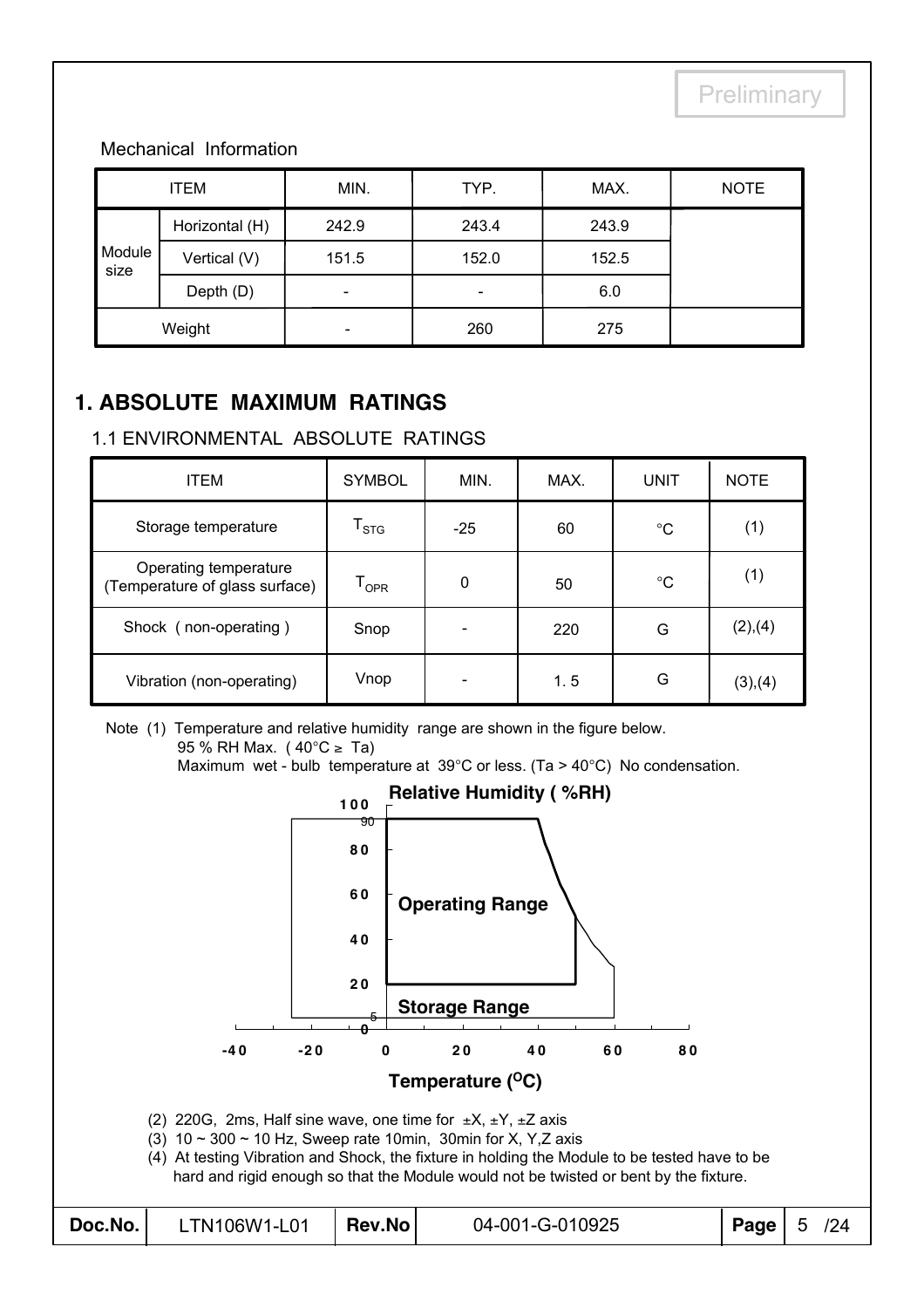#### 1.2 ELECTRICAL ABSOLUTE RATINGS (1) TFT LCD MODULE  $( Vss = GND = 0 V)$

| ITEM                 | <b>SYMBOL</b> | MIN.      | MAX.        | UNIT | <b>NOTE</b>               |
|----------------------|---------------|-----------|-------------|------|---------------------------|
| Power Supply Voltage | Vcc           | $Vss-0.3$ | 4.0         |      | $^{\prime}$ 1 $^{\prime}$ |
| Logic Input Voltage  | Vin           | $Vss-0.3$ | $Vec + 0.3$ |      |                           |

NOTE (1) Within Ta ( $25 \pm 2$  <sup>O</sup>C)

(2) MTBF : ( 50000Hr ) (except for back-light lamp)

#### (2) BACK-LIGHT UNIT

|                |               |      |      |            | $1a - 2J \pm 2$ |
|----------------|---------------|------|------|------------|-----------------|
| <b>ITEM</b>    | <b>SYMBOL</b> | MIN. | MAX. | UNIT.      | <b>NOTE</b>     |
| Lamp current   | IL            | 3.0  | 6.5  | mArms      |                 |
| Lamp frequency | FL            | 50   | 80   | <b>KHz</b> | 1)              |

NOTE (1) Permanent damage to the device may occur if maximum values are exceeded. Functional operation should be restricted to the conditions described under Normal Operating Conditions.

| Doc.No. | LTN106W1-L01 | Rev.No | 04-001-G-010925 | Page $\vert 6$ | 124 |
|---------|--------------|--------|-----------------|----------------|-----|

 $T_a = 25 + 2$  °C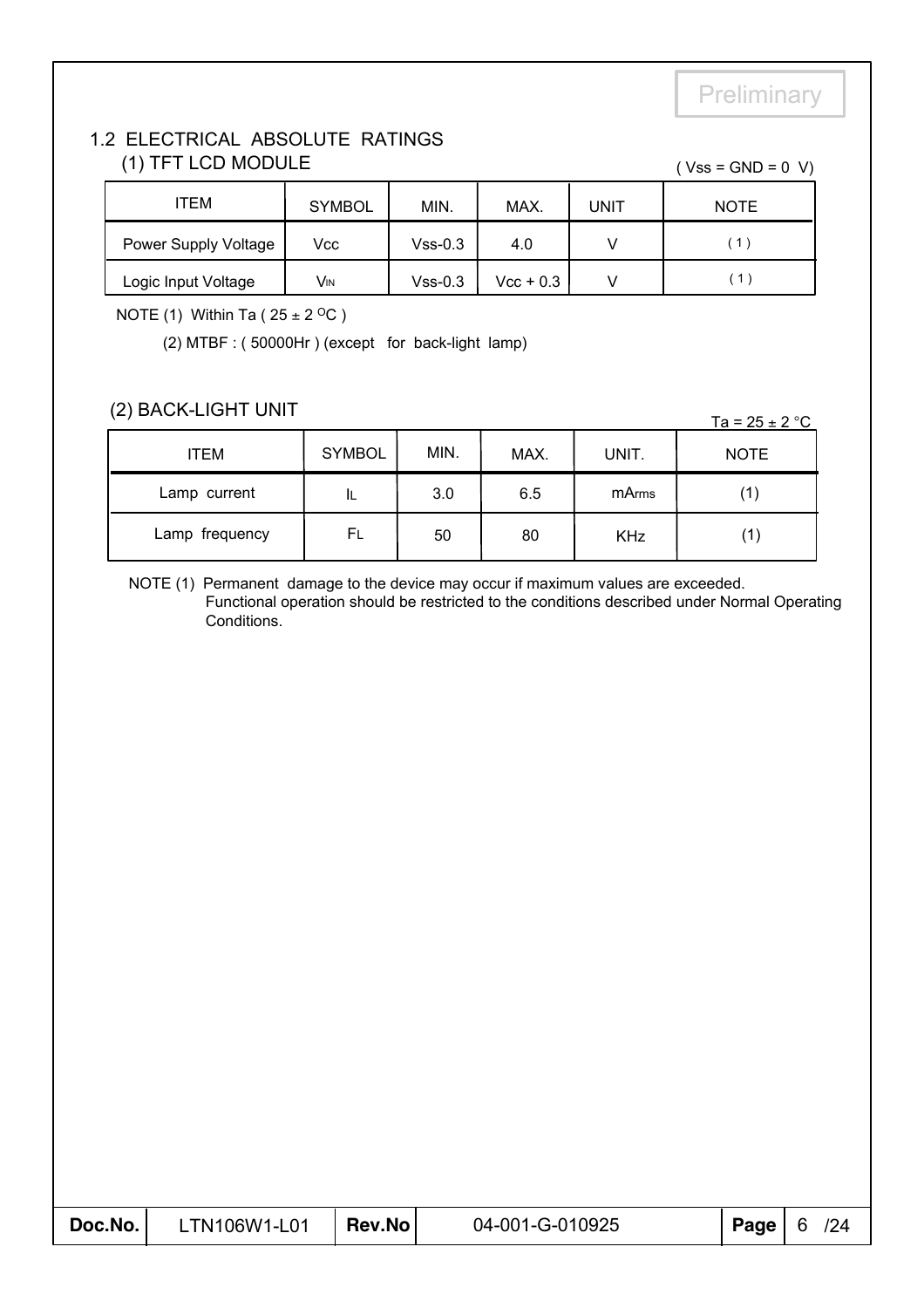### **2. OPTICAL CHARACTERISTICS**

The following items are measured under stable conditions. The optical characteristics should be measured in a dark room or equivalent state with the methods shown in Note (5). Measuring equipment : TOPCON BM-5A

| <b>ITEM</b>                              |             | <b>SYMBOL</b>             | CONDITION                 | MIN.                     | TYP.                     | MAX.                         | <b>UNIT</b>       | <b>NOTE</b>        |  |
|------------------------------------------|-------------|---------------------------|---------------------------|--------------------------|--------------------------|------------------------------|-------------------|--------------------|--|
| <b>Contrast Ratio</b><br>(5 Points)      |             | <b>CR</b>                 |                           | 150                      | 250                      | $\blacksquare$               |                   | (1), (2), (5)      |  |
| Response<br>Rising                       |             | TR                        |                           |                          | 10                       | 20                           | msec              | (1), (3)           |  |
| Time at Ta                               | Falling     | $\mathsf T_{\mathsf F}$   |                           | $\blacksquare$           | 30                       | 50                           |                   |                    |  |
| Average Luminance<br>of White (5 Points) |             | Y <sub>L,AVE</sub>        | $\phi = 0$ ,              | 165                      | 185                      | $\overline{\phantom{a}}$     | cd/m <sup>2</sup> | (1), (4)<br>at 5mA |  |
|                                          | Red         | Rx                        | $\theta = 0$              | 0.570                    | 0.600                    | 0.630                        |                   |                    |  |
|                                          |             | $R_Y$                     | Normal                    | 0.316                    | 0.346                    | 0.376                        |                   |                    |  |
|                                          | Green       | $G_{X}$                   | Viewing<br>Angle          | 0.287                    | 0.317                    | 0.347                        |                   |                    |  |
| Color<br>Chromaticity                    |             | GY                        |                           | 0.486                    | 0.516                    | 0.546                        |                   | (1), (5)           |  |
| (CIE)                                    | <b>Blue</b> | Bx                        |                           | 0.124                    | 0.154                    | 0.184                        |                   | PR650              |  |
|                                          |             | $B_Y$                     |                           | 0.096                    | 0.126                    | 0.156                        |                   |                    |  |
|                                          | White       | W <sub>x</sub>            |                           | 0.300                    | 0.330                    | 0.360                        |                   |                    |  |
|                                          |             | WY                        |                           | 0.310                    | 0.340                    | 0.370                        |                   |                    |  |
|                                          |             | $\theta$ $\scriptstyle\!$ |                           | 45                       | $\blacksquare$           | $\blacksquare$               |                   |                    |  |
| Viewing<br>Angle                         | Hor.        | $\theta$ R                | $CR($ at<br>center point) | 45                       | $\overline{\phantom{a}}$ | $\qquad \qquad \blacksquare$ |                   |                    |  |
|                                          |             | φн                        | $\geq 10$                 | 15                       | $\blacksquare$           | $\qquad \qquad \blacksquare$ | Degrees           | (1), (5)           |  |
|                                          | Ver.        | $\phi L$                  |                           | 30                       | $\blacksquare$           | $\blacksquare$               |                   |                    |  |
| 13 Points<br><b>White Variation</b>      |             | $\delta L$                |                           | $\overline{\phantom{a}}$ | $\blacksquare$           | 1.75                         |                   | (6)                |  |

\* Ta =  $25 \pm 2^{\circ}$ C, VDD=3.3V, fv= 60Hz, f<sub>DCLK</sub>=41MHz, IL = 5.0 mA

| Doc.No. |  |
|---------|--|
|---------|--|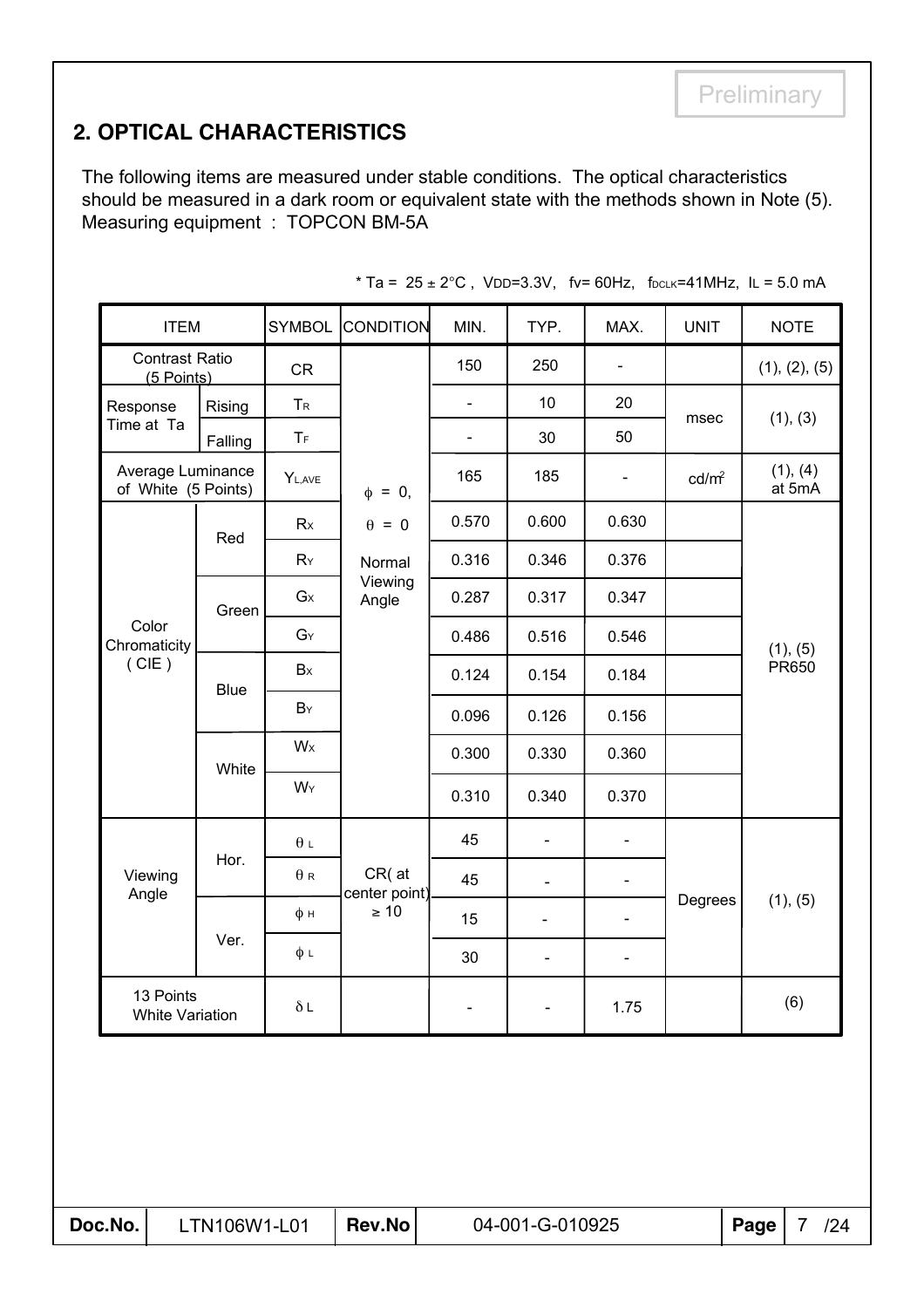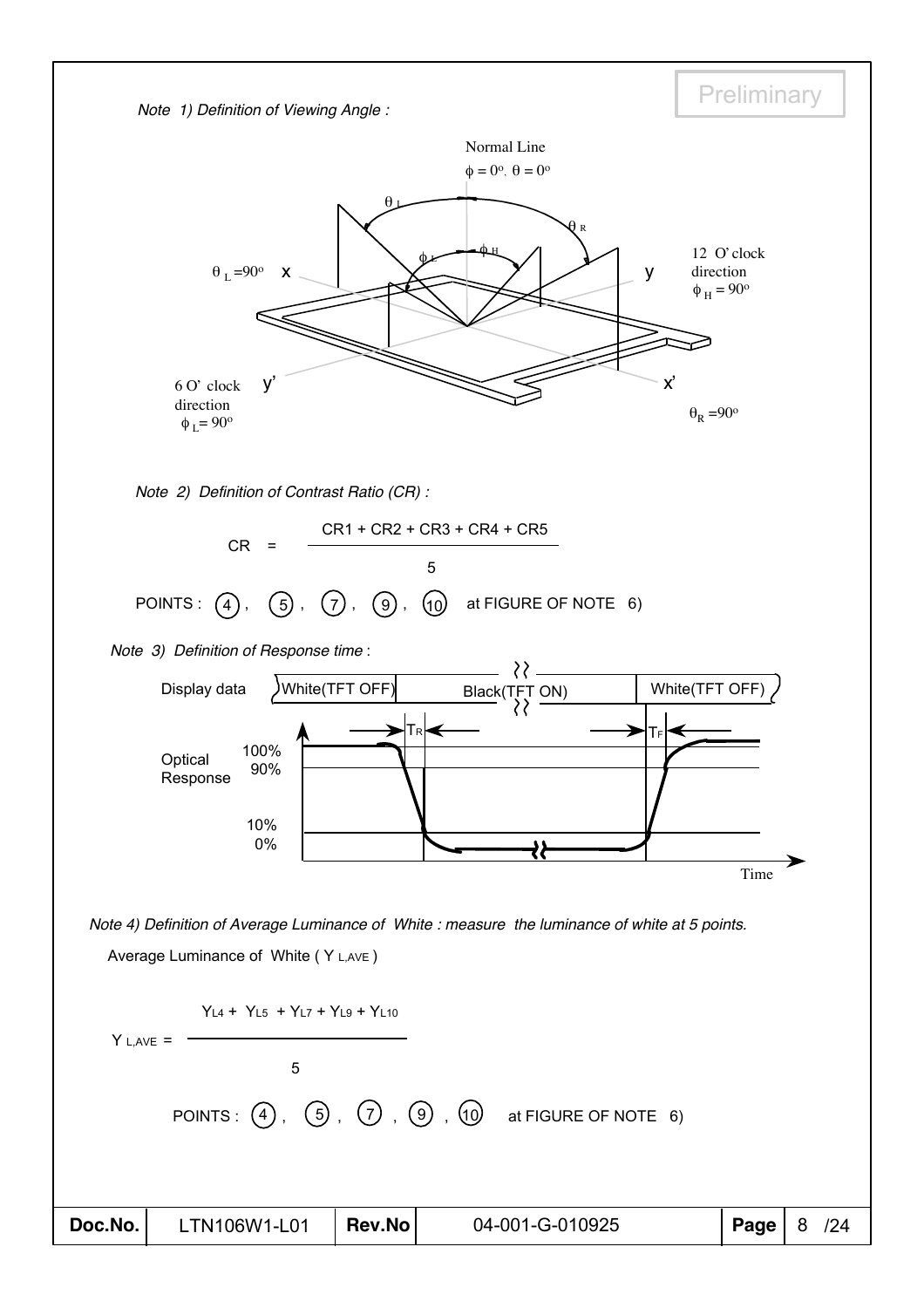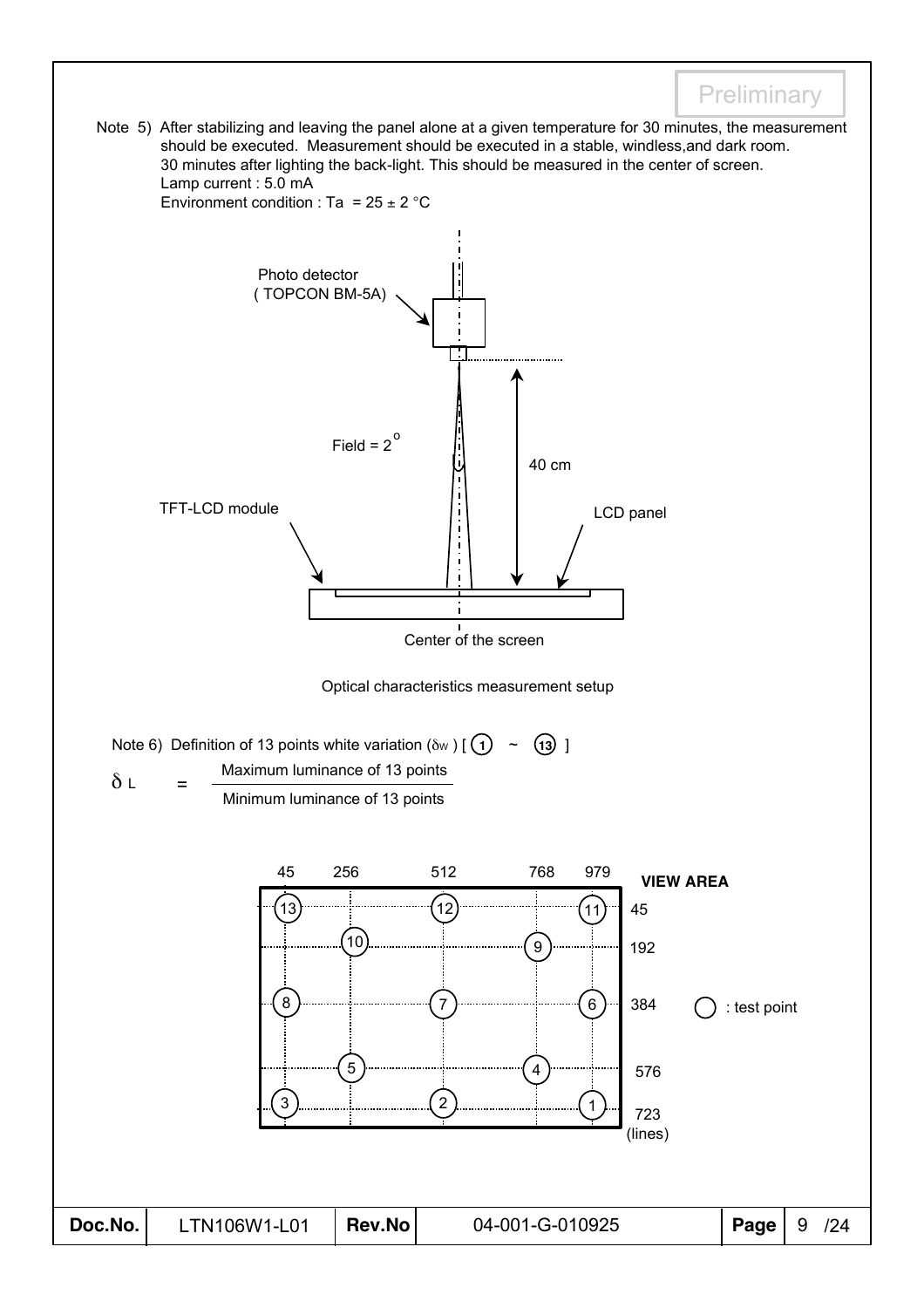### **3. ELECTRICAL CHARACTERISTICS**

### **Preliminary**

### 3.1 TFT LCD MODULE

|                                               |                    |                        |                              |            |                              |             | Ta = $25 \pm 2$ °C |
|-----------------------------------------------|--------------------|------------------------|------------------------------|------------|------------------------------|-------------|--------------------|
| <b>ITEM</b>                                   |                    | <b>SYMBOL</b>          | <b>MIN</b>                   | <b>TYP</b> | <b>MAX</b>                   | <b>UNIT</b> | <b>NOTE</b>        |
| Voltage of Power Supply                       |                    | <b>V</b> <sub>DD</sub> | 3.0                          | 3.3        | 3.6                          | V           |                    |
| Differential Input                            | High               | V <sub>IH</sub>        | $\qquad \qquad \blacksquare$ |            | $+100$                       | mV          |                    |
| Voltage for LVDS<br><b>Receiver Threshold</b> | Low                | VIL                    | $-100$                       |            |                              | mV          | (1)                |
| <b>Vsync Frequency</b>                        |                    | fv                     | $\qquad \qquad \blacksquare$ | 60         |                              | Hz          |                    |
| <b>Hsync Frequency</b>                        |                    | $f_H$                  |                              | 48.2       |                              | <b>KHz</b>  |                    |
| Main Frequency                                |                    | f <sub>DCLK</sub>      |                              | 41         |                              | <b>MHz</b>  |                    |
| <b>Rush Current</b>                           |                    | <b>RUSH</b>            |                              |            | 1.5                          | A           | (4)                |
|                                               | White              |                        |                              | 310        |                              | mA          | $(2),(3)^{*}a$     |
| Current of<br>Power Supply                    | Mosaic             | <b>I</b> DD            | $\qquad \qquad \blacksquare$ | 330        | $\qquad \qquad \blacksquare$ | mA          | $(2),(3)*b$        |
|                                               | Maximum<br>current |                        |                              | 360        | 430                          | mA          | $(2),(3)^*c$       |

Note (1) Condition : VCM=+1.2V(Common mode Voltage)

(2)  $f_v=60Hz$ ,  $f_{DCLK} = 41MHz$ ,  $Vdd = 3.3V$ , DC Current.

(3) Power dissipation check pattern

\*a) White Pattern **\*b**)Mosaic Pattern **\*b**)Mosaic Pattern

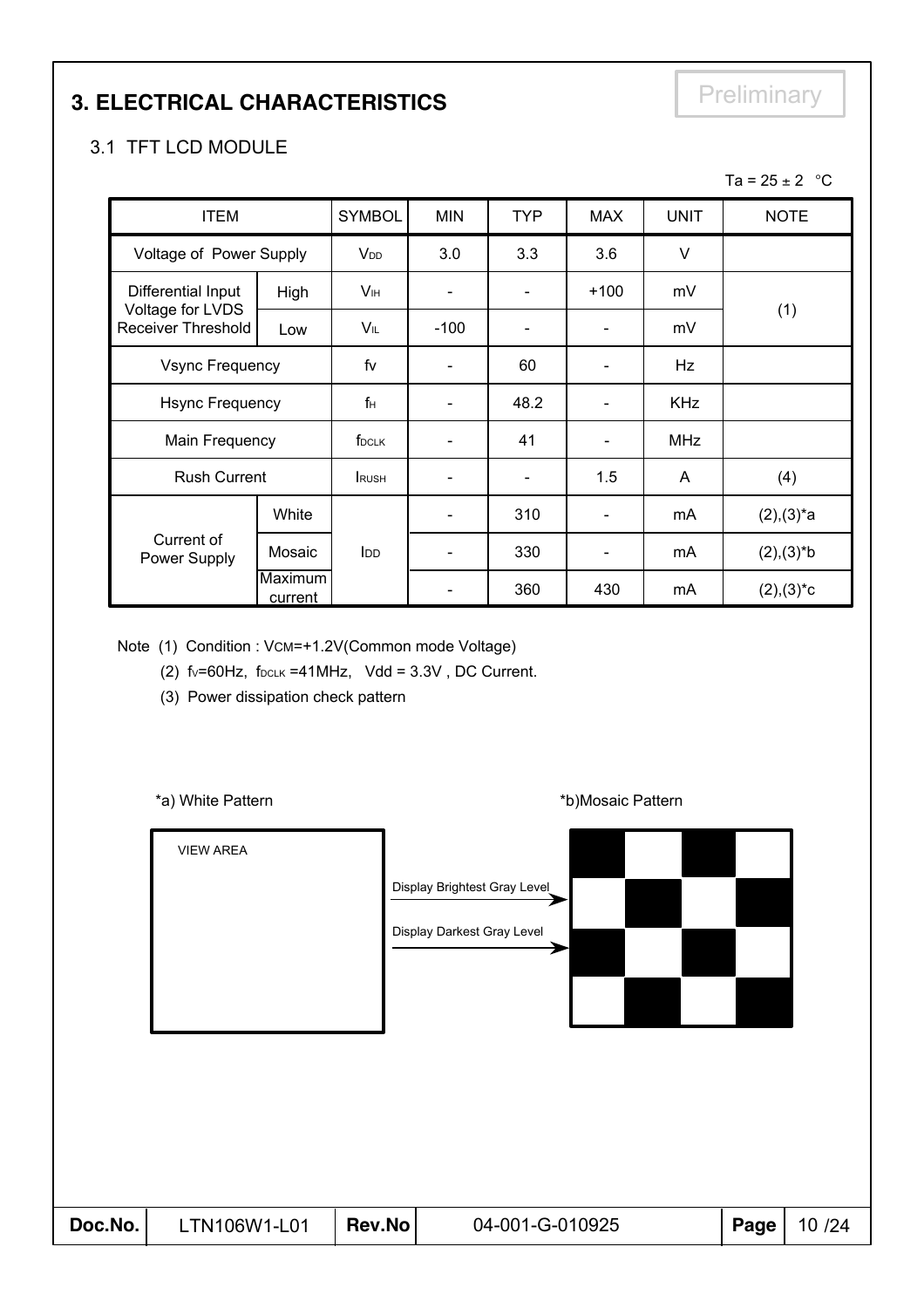

V<sub>DD</sub> rising time is 470us



| Doc.No. | LTN106W1-L01 | Rev.No | 04-001-G-010925 | Page 11/24 |
|---------|--------------|--------|-----------------|------------|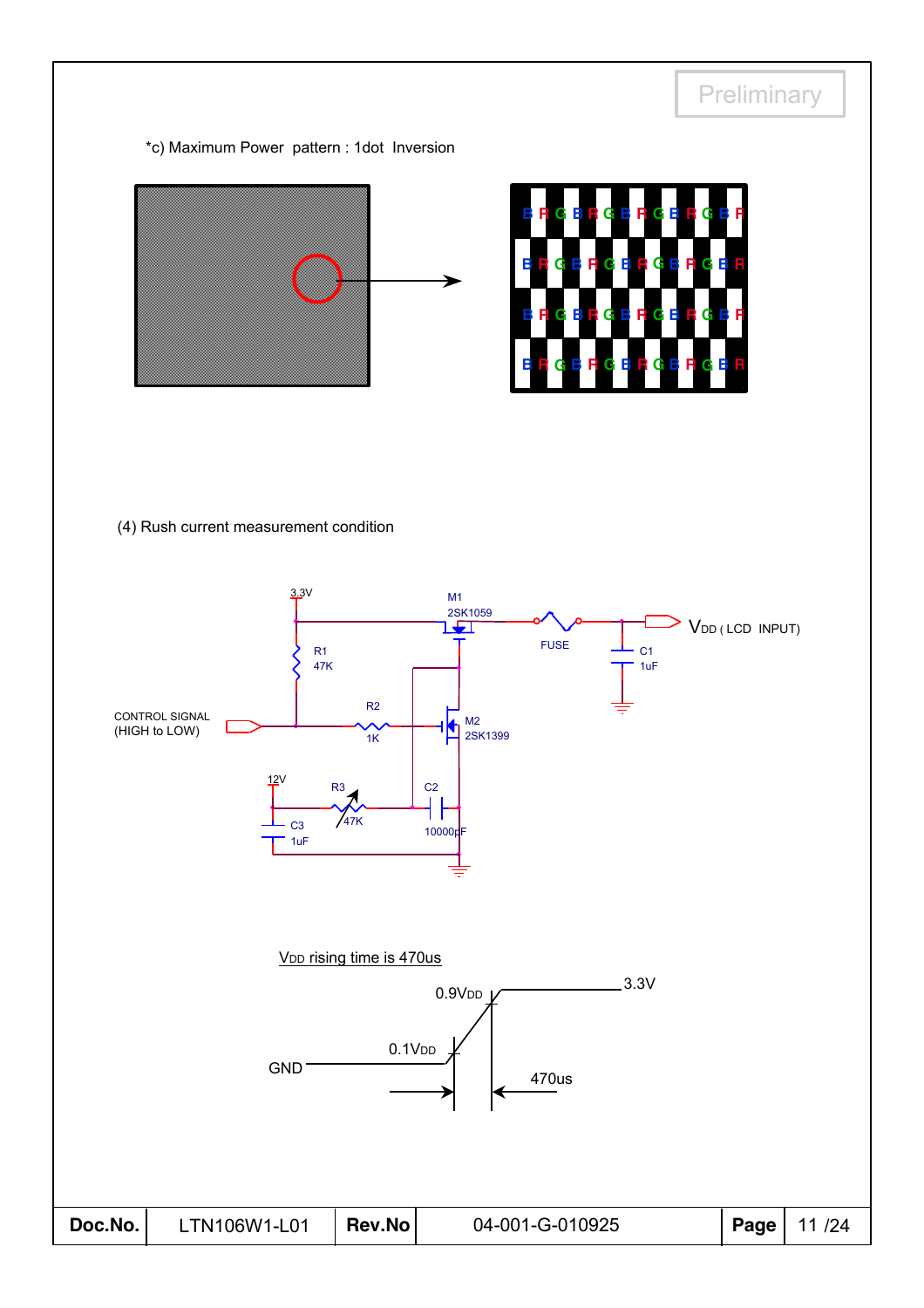#### 3.2 BACK-LIGHT UNIT

The backlight system is an edge - lighting type with a single CCFT ( Cold Cathode Fluorescent Tube ). The characteristics of a single lamp are shown in the following tables.

| <b>ITEM</b>              | <b>SYMBOL</b>  | <b>MIN</b>               | <b>TYP</b>               | <b>MAX</b> | <b>UNIT</b>            | <b>NOTE</b>        |
|--------------------------|----------------|--------------------------|--------------------------|------------|------------------------|--------------------|
| Lamp Current             | IL.            | 3.0                      | 5.0                      | 5.5        | <b>mArms</b>           | (1)                |
| Lamp Voltage             | VL             | $\overline{\phantom{a}}$ | 545                      |            | Vrms                   | $L = 5.0mA$        |
| Frequency                | $f_L$          | 50                       |                          | 60         | <b>KHz</b>             | (2)                |
| Power Consumption        | P <sub>L</sub> | $\overline{\phantom{a}}$ | 2.5                      |            | W                      | (3)<br>$L = 5.0mA$ |
| Lamp Operating Life Time | Hr             | 10,000                   |                          |            | Hour                   | (4)                |
| Startup Voltage          | V <sub>s</sub> | $\overline{\phantom{a}}$ |                          | 1100       | <b>V<sub>rms</sub></b> | $25^{\circ}$ C     |
|                          |                | $\overline{\phantom{a}}$ | $\overline{\phantom{0}}$ | 1400       | <b>V<sub>rms</sub></b> | $0^{\circ}$ C      |
| Lamp Startup Time        | V <sub>s</sub> |                          |                          | 1          | sec                    | (5)                |

#### TEST INVERTER : SIC130T(f=60kHz)  $\overline{a} = 25 \div 2^{\circ}C$

#### Note) **The waveform of the inverter output voltage must be area symmetric and the design of the inverter must have specifications for the modularized lamp.**

The performance of the backlight, for example life time or brightness, is much influenced by the characteristics of the DC-AC inverter for the lamp. So all the parameters of an inverter should be carefully designed so as not to produce too much leakage current from high-voltage output of the inverter. When you design or order the inverter, please make sure that a poor lighting caused by the mismatch of the back-light and the inverter(miss lighting, flicker, etc.) never occur. When you confirm it, the module should be operated in the same condition as it is installed in your instrument.

Note (1) Lamp current is measured with a high frequency current meter as shown below.



(2) Lamp frequency may produce interference with horizontal synchronous frequency and this may cause line flow on the display. Therefore lamp frequency should be detached from the horizontal synchronous frequency and its harmonics as far as possible in order to avoid interference.

- (3) refer to  $I_L * V_L$  to calculate.
- (4) Life time (Hr) of a lamp can be defined as the time in which it continues to operate under the condition Ta =  $25 \pm 2^{\circ}$ C and I<sub>L</sub> = 5.0 mArms until one of the following event occurs.
	- 1. When the brightness becomes 50% or lower than if s original.
	- 2. When the Effective ignition length becomes 80% or lower than it s original value. (Effective ignition length is defined as an area that has less than 70% brightness compared to the brightness in the center point.)
- (5) The voltage above this value should be applied to the lamp for more than 1 second to startup Otherwise the lamp may not be turned on.

| Doc.No. | $LTN106W1-L01$ Rev.No |  | 04-001-G-010925 |  | Page   12 /24 |
|---------|-----------------------|--|-----------------|--|---------------|
|---------|-----------------------|--|-----------------|--|---------------|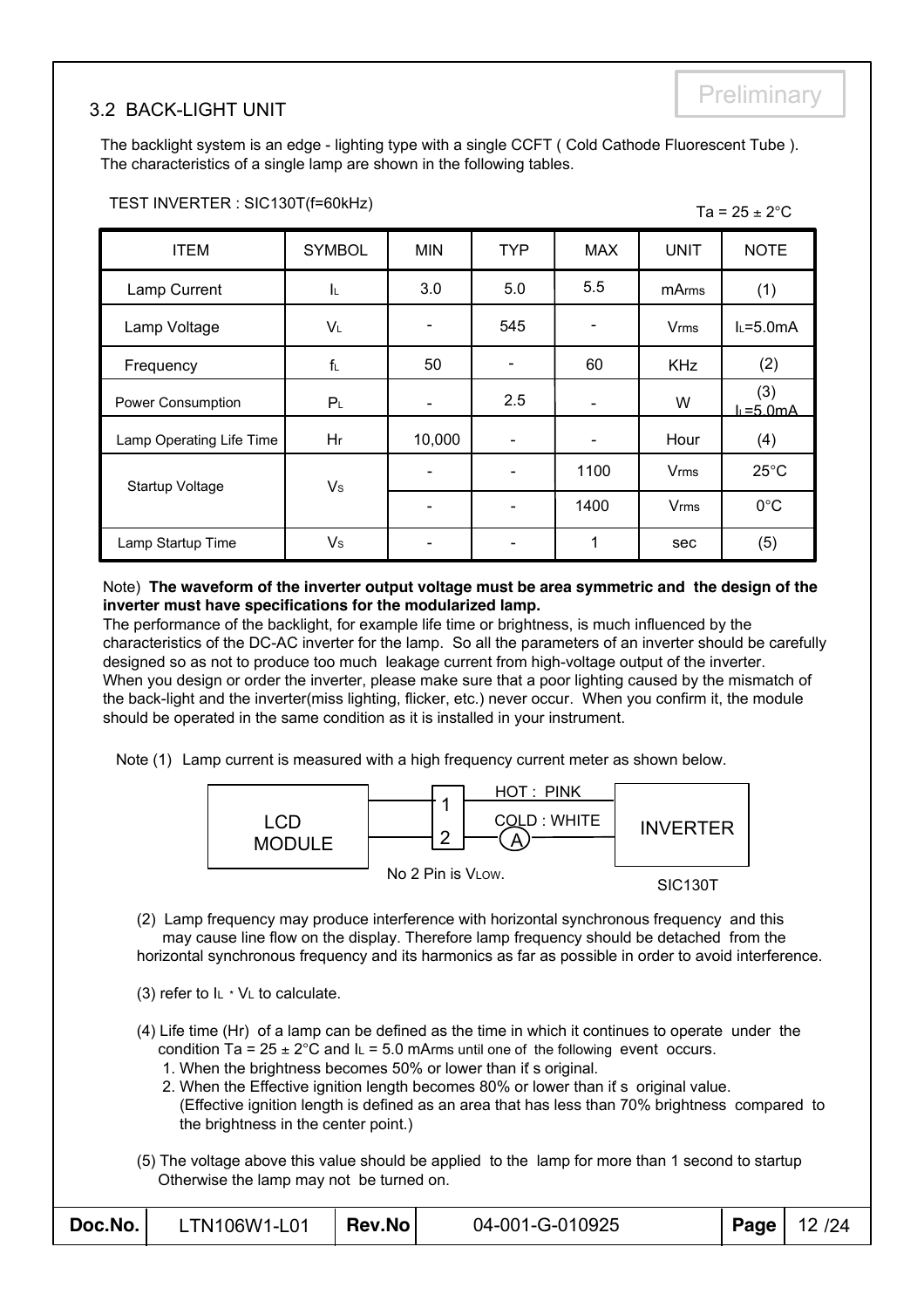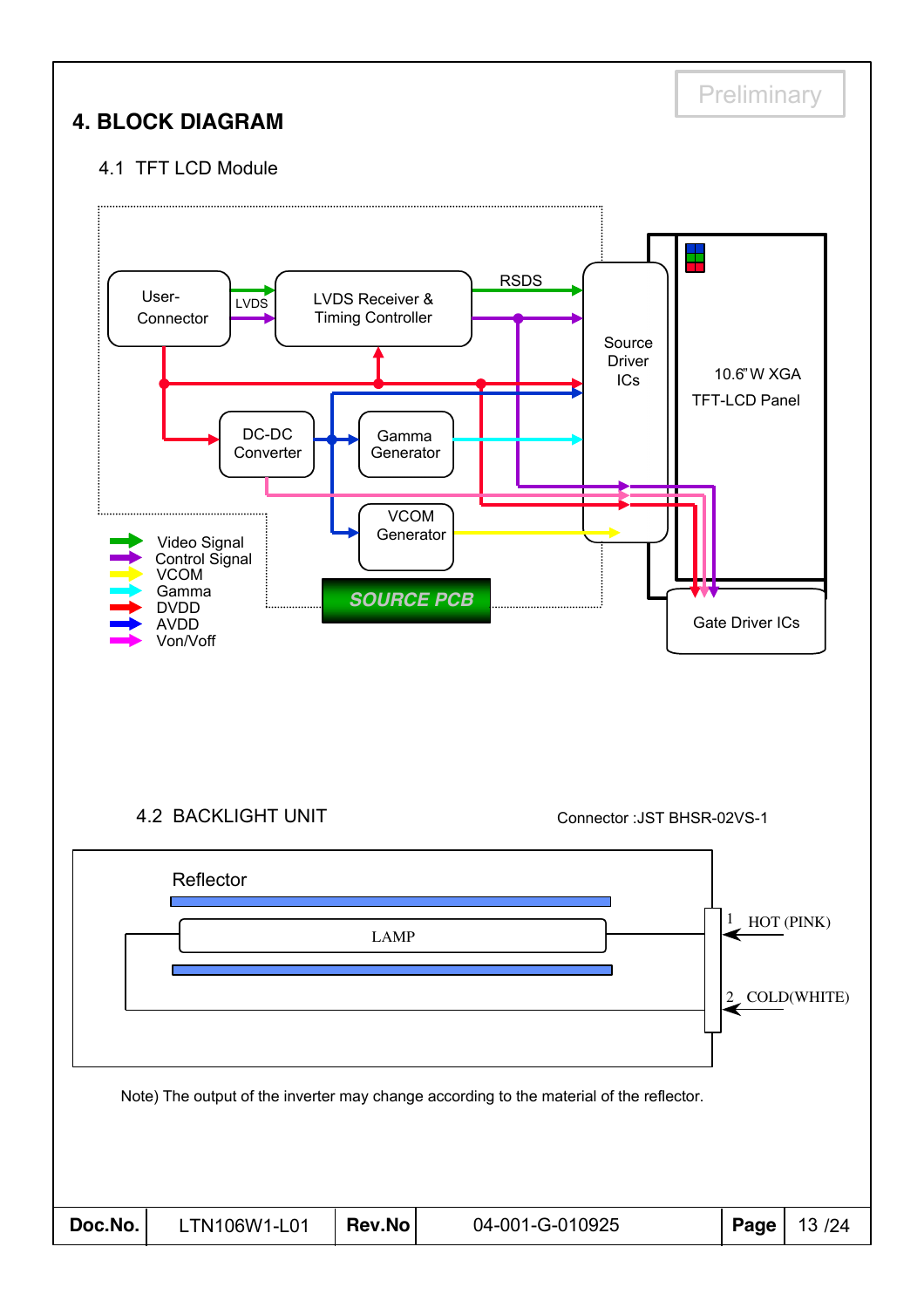### **5. INPUT TERMINAL PIN ASSIGNMENT**

5.1. Input Display Signal & Power (LVDS, Connector : FI-XB30S-HF10 or compatible)

| PIN NO         | <b>SYMBOL</b>    | <b>FUNCTION</b>                      | <b>POLARITY</b> | <b>REMARK</b>  |
|----------------|------------------|--------------------------------------|-----------------|----------------|
| 1              | GND1             | Ground                               |                 |                |
| $\overline{2}$ | <b>VDD</b>       | Power Supply +3.3V                   |                 |                |
| 3              | <b>VDD</b>       | Power Supply +3.3V                   |                 |                |
| 4              | N.G              | No Connection                        |                 |                |
| 5              | N.G              | No Connection                        |                 |                |
| 6              | GND <sub>2</sub> | Ground                               |                 |                |
| $\overline{7}$ | GND3             | Ground                               |                 |                |
| 8              | (Odd)RxIN0-      | LVDS Differential Data Input         | Negative        | <b>R0-R5</b>   |
| 9              | (Odd)RxIN0+      | LVDS Differential Data Input         | Positive        | G <sub>0</sub> |
| 10             | GND4             | Ground                               |                 |                |
| 11             | (Odd)RxIN1-      | LVDS Differential Data Input         | Negative        | G1-G5          |
| 12             | (Odd)RxIN1+      | <b>LVDS Differential Data Input</b>  | Positive        | <b>B0-B1</b>   |
| 13             | GND <sub>5</sub> | Ground                               |                 |                |
| 14             | (Odd)RxIN2-      | LVDS Differential Data Input         | Negative        | <b>B2-B5</b>   |
| 15             | (Odd)RxIN2+      | LVDS Differential Data Input         | Positive        | HS, VS, DE     |
| 16             | GND <sub>6</sub> | Ground                               |                 |                |
| 17             | (Odd)RxClkIN-    | <b>LVDS Differential Clock Input</b> | Negative        |                |
| 18             | (Odd)RxClkIN+    | <b>LVDS Differential Clock Input</b> | Positive        |                |
| 19             | GND7             | Ground                               |                 |                |
| 20             | (Even)RxIN0-     | <b>LVDS Differential Data Input</b>  | Negative        | <b>R0-R5</b>   |
| 21             | (Even)RxIN0+     | LVDS Differential Data Input         | Positive        | G <sub>0</sub> |
| 22             | GND8             | Ground                               |                 |                |
| 23             | (Even)RxIN1-     | LVDS Differential Data Input         | Negative        | G1-G5          |
| 24             | (Even)RxIN1+     | LVDS Differential Data Input         | Positive        | <b>B0-B1</b>   |
| 25             | GND9             | Ground                               |                 |                |
| 26             | (Even)RxIN2-     | LVDS Differential Data Input         | Negative        | <b>B2-B5</b>   |
| 27             | (Even)RxIN2+     | LVDS Differential Data Input         | Positive        | HS, VS, DE     |
| 28             | GND10            | Ground                               |                 |                |
| 29             | (Even)RxClkIN-   | <b>LVDS Differential Clock Input</b> | Negative        |                |
| $30\,$         | (Even)RxClkIN+   | <b>LVDS Differential Clock Input</b> | Positive        |                |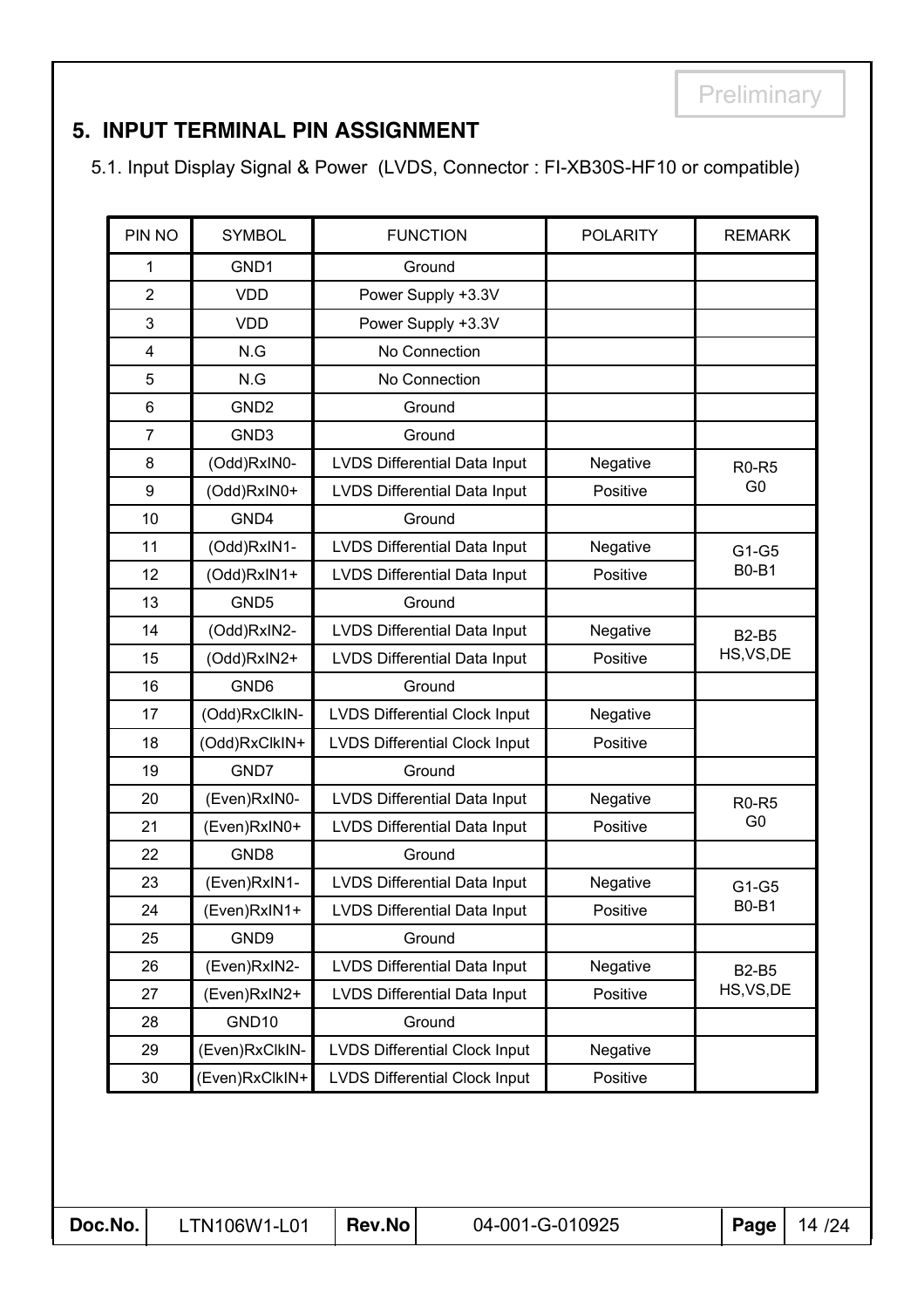### 5.2 LVDS Interface : Transmitter DS90C363 or Compatible

### **LVDS For Odd Pixel**

| Pin No.        | Name              | <b>RGB Signal</b> | Pin No. | Name            | <b>RGB Signal</b> |
|----------------|-------------------|-------------------|---------|-----------------|-------------------|
| 44             | TxIN <sub>0</sub> | <b>R00</b>        | 12      | TxIN11          | G05               |
| 45             | TxIN1             | R01               | 13      | TxIN12          | <b>B00</b>        |
| 47             | TxIN <sub>2</sub> | R <sub>02</sub>   | 15      | TxIN13          | <b>B01</b>        |
| 48             | TxIN3             | R <sub>03</sub>   | 16      | TxIN14          | <b>B02</b>        |
| 1              | TxIN4             | R04               | 18      | TxIN15          | <b>B03</b>        |
| 3              | TxIN <sub>5</sub> | R05               | 19      | TxIN16          | <b>B04</b>        |
| 4              | TxIN6             | G00               | 20      | TxIN17          | <b>B05</b>        |
| $6\phantom{1}$ | TxIN7             | G01               | 22      | TxIN18          | Hsync             |
| $\overline{7}$ | TxIN <sub>8</sub> | G02               | 23      | TxIN19          | Vsync             |
| 9              | TxIN9             | G03               | 25      | TxIN20          | <b>DE</b>         |
| 10             | TxIN10            | G04               | 26      | <b>TxCLK IN</b> | <b>Clock</b>      |

#### **LVDS For Even Pixel**

| Doc.No.                           | LTN106W1-L01      | Rev.No            | 04-001-G-010925 |                 | Page              | 15 /24 |
|-----------------------------------|-------------------|-------------------|-----------------|-----------------|-------------------|--------|
|                                   |                   |                   |                 |                 |                   |        |
| 10                                | TxIN10            | GE4               | 26              | <b>TxCLK IN</b> | Clock             |        |
| 9                                 | TxIN9             | GE <sub>3</sub>   | 25              | TxIN20          | DE                |        |
| $\overline{7}$                    | TxIN <sub>8</sub> | GE <sub>2</sub>   | 23              | TxIN19          | Vsync             |        |
| $\,6$                             | TxIN7             | GE1               | 22              | TxIN18          | Hsync             |        |
| $\overline{\mathbf{4}}$           | TxIN6             | GE <sub>0</sub>   | 20              | TxIN17          | BE <sub>5</sub>   |        |
| $\mathbf{3}$<br>TxIN <sub>5</sub> |                   | RE <sub>5</sub>   | 19              | TxIN16          | BE4               |        |
| TxIN4<br>1                        |                   | RE4               | 18              | TxIN15          | Be <sub>3</sub>   |        |
| 48<br>TxIN3                       |                   | RE3               | 16              | TxIN14          | BE <sub>2</sub>   |        |
| 47                                | TxIN <sub>2</sub> | RE <sub>2</sub>   | 15              | TxIN13          | BE <sub>1</sub>   |        |
| 45                                | TxIN1             | RE1               | 13              | TxIN12          | BE <sub>0</sub>   |        |
| 44                                | TxIN0             | RE <sub>0</sub>   | 12              | TxIN11          | GE <sub>5</sub>   |        |
| Pin No.                           | Name              | <b>RGB Signal</b> | Pin No.         | Name            | <b>RGB Signal</b> |        |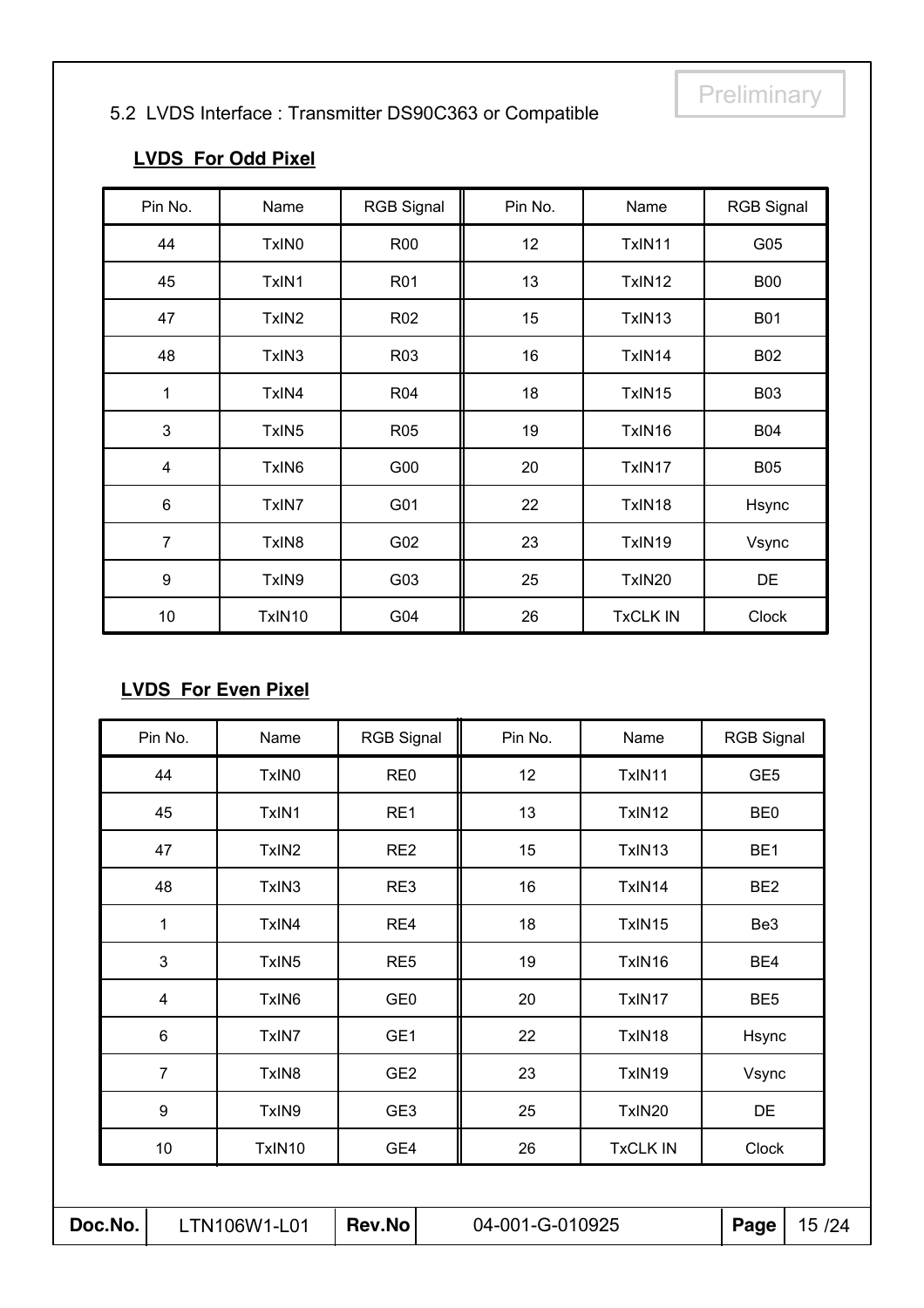#### **LVDS INTERFACE**

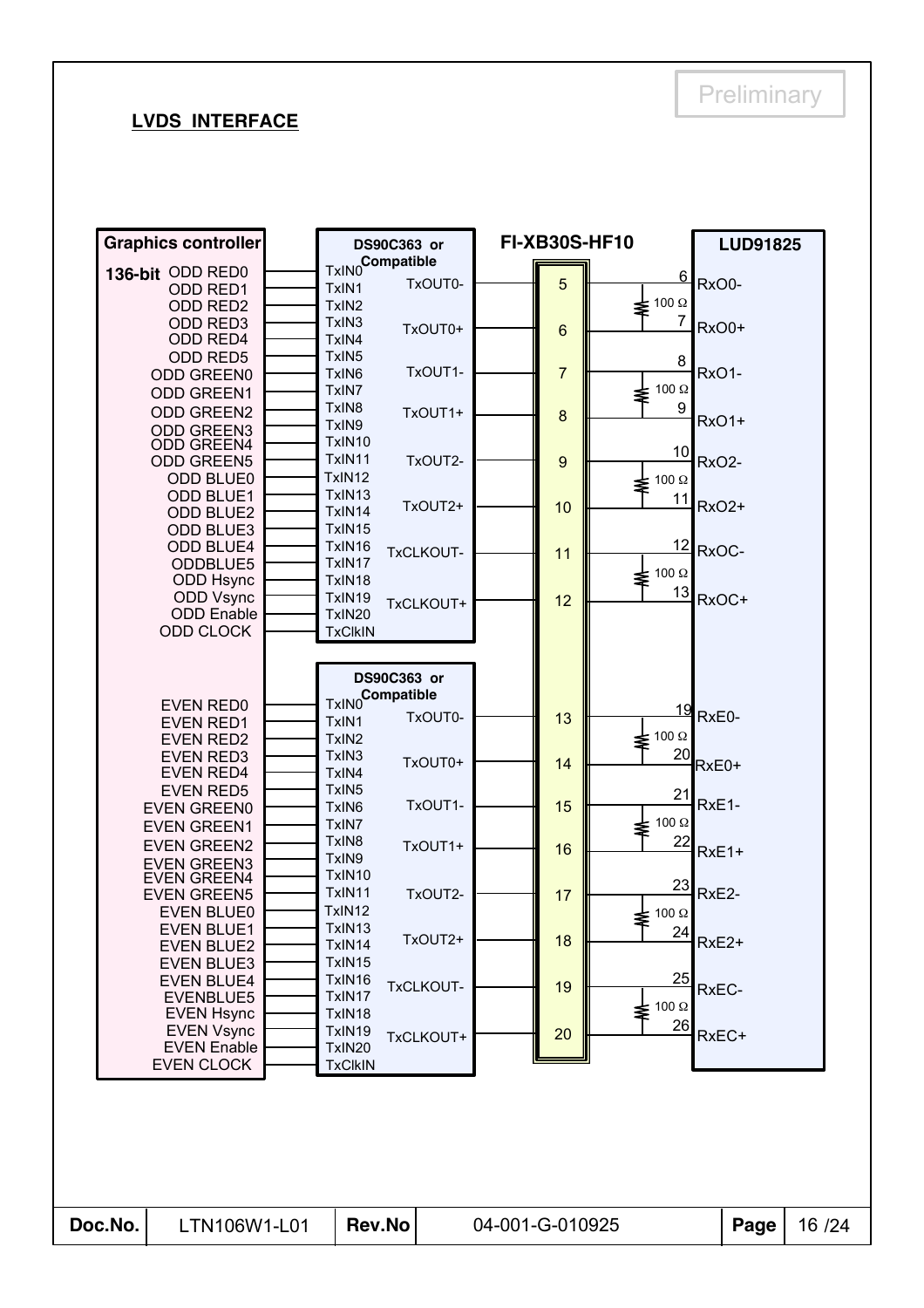### 5.3 BACK LIGHT UNIT Connector : JST BHSR - 02VS -1 Mating Connector : JST SM02B-BHSS-1

| Pin NO. | Symbol      | Color        | Function     |  |  |  |  |  |
|---------|-------------|--------------|--------------|--|--|--|--|--|
|         | HOT         | <b>PINK</b>  | High Voltage |  |  |  |  |  |
| റ       | <b>COLD</b> | <b>WHITE</b> | Low Voltage  |  |  |  |  |  |

#### 5.4 Timing Diagrams of LVDS For Transmission

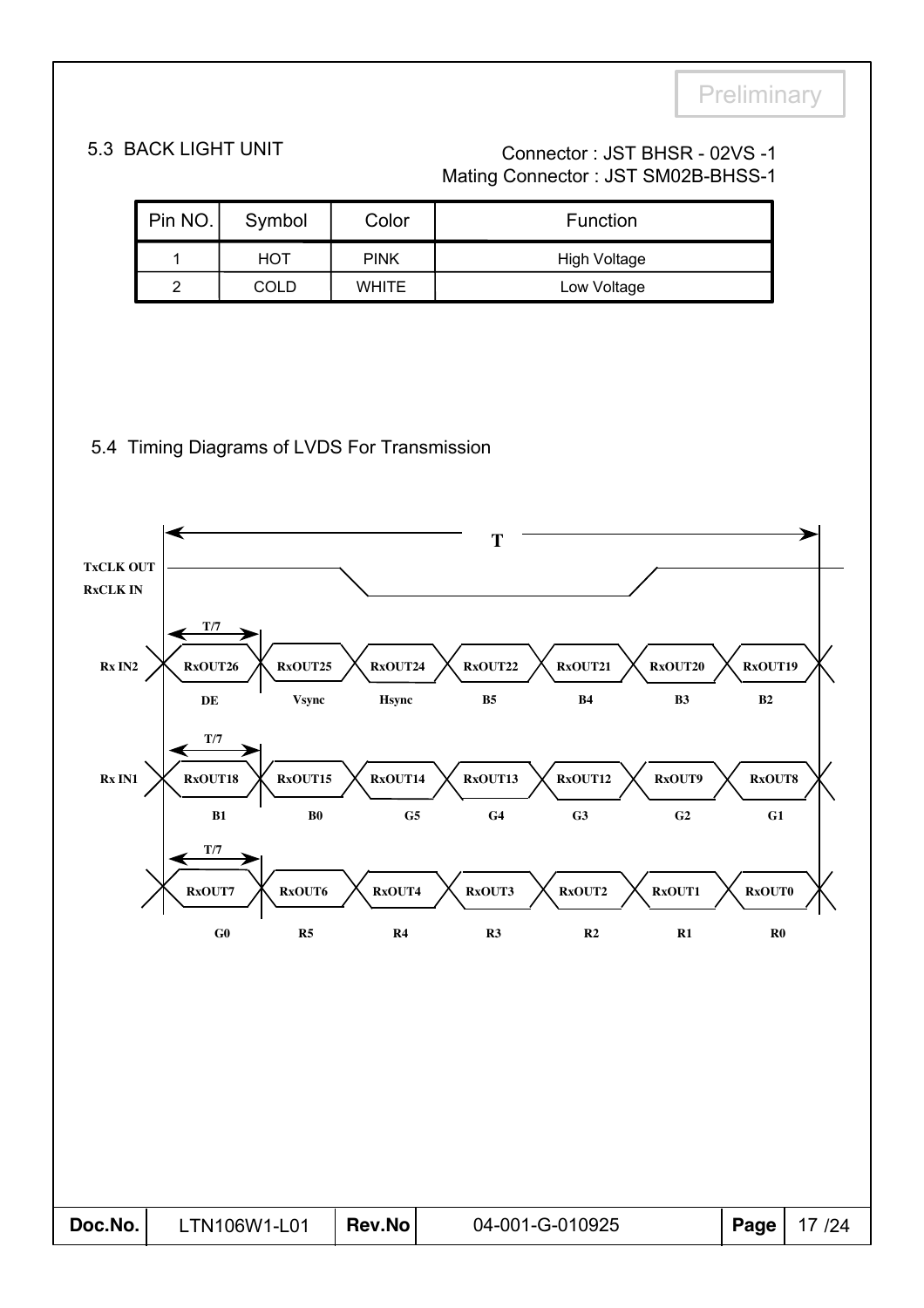|              |                |                |                      |                |                |                |                |                      |                | DATA SIGNAL    |              |              |                |                |                |                      |              |              |              | GRAY                     |
|--------------|----------------|----------------|----------------------|----------------|----------------|----------------|----------------|----------------------|----------------|----------------|--------------|--------------|----------------|----------------|----------------|----------------------|--------------|--------------|--------------|--------------------------|
| COLOR        | <b>DISPLAY</b> |                |                      | <b>RED</b>     |                |                |                |                      |                | <b>GREEN</b>   |              |              |                |                |                | <b>BLUE</b>          |              |              |              | <b>SCALE</b>             |
|              |                | R <sub>0</sub> | R <sub>1</sub>       | R <sub>2</sub> | R <sub>3</sub> | R4             | R5             | G <sub>0</sub>       | G <sub>1</sub> | G <sub>2</sub> | G3           | G4           | G <sub>5</sub> | B <sub>0</sub> | <b>B1</b>      | <b>B2</b>            | <b>B3</b>    | <b>B4</b>    | <b>B5</b>    | LEVEL                    |
|              | <b>BLACK</b>   | 0              | $\mathsf 0$          | $\mathbf 0$    | $\mathbf{0}$   | $\mathbf 0$    | $\mathbf 0$    | $\mathbf{0}$         | $\mathbf 0$    | $\mathbf 0$    | 0            | $\mathbf 0$  | $\mathbf 0$    | $\pmb{0}$      | $\mathbf 0$    | $\pmb{0}$            | $\mathbf{0}$ | $\mathbf 0$  | $\mathbf 0$  | $\overline{a}$           |
|              | <b>BLUE</b>    | 0              | $\mathbf 0$          | $\mathbf 0$    | $\mathbf 0$    | $\mathbf 0$    | $\mathbf 0$    | $\mathbf 0$          | $\mathbf 0$    | $\mathbf 0$    | 0            | $\pmb{0}$    | $\pmb{0}$      | $\mathbf{1}$   | 1              | $\mathbf{1}$         | $\mathbf{1}$ | $\mathbf{1}$ | $\mathbf{1}$ | $\frac{1}{2}$            |
|              | <b>GREEN</b>   | 0              | 0                    | 0              | $\Omega$       | 0              | 0              | 1                    | 1              | 1              | $\mathbf 1$  | 1            | 1              | $\mathbf 0$    | 0              | 0                    | $\mathbf 0$  | 0            | 0            | $\overline{\phantom{a}}$ |
| <b>BASIC</b> | <b>CYAN</b>    | 0              | $\mathbf 0$          | $\mathbf 0$    | $\mathbf 0$    | $\mathbf 0$    | $\pmb{0}$      | 1                    | 1              | 1              | 1            | 1            | 1              | $\mathbf 1$    | 1              | 1                    | 1            | 1            | 1            | $\overline{\phantom{a}}$ |
| COLOR        | <b>RED</b>     | $\mathbf{1}$   | $\mathbf{1}$         | $\mathbf{1}$   | $\mathbf{1}$   | $\mathbf{1}$   | $\mathbf{1}$   | $\mathbf 0$          | $\Omega$       | $\mathbf 0$    | $\Omega$     | $\mathbf 0$  | $\mathbf 0$    | $\mathbf 0$    | $\mathbf 0$    | 0                    | $\mathbf 0$  | $\mathbf 0$  | $\mathbf 0$  | $\blacksquare$           |
|              | <b>MAGENTA</b> | $\mathbf{1}$   | $\mathbf{1}$         | 1              | $\mathbf{1}$   | 1              | $\mathbf{1}$   | $\mathbf 0$          | $\pmb{0}$      | $\mathbf 0$    | 0            | $\mathbf 0$  | $\pmb{0}$      | 1              | 1              | 1                    | $\mathbf{1}$ | $\mathbf{1}$ | 1            | $\blacksquare$           |
|              | <b>YELLOW</b>  | $\mathbf{1}$   | 1                    | 1              | $\mathbf{1}$   | 1              | 1              | $\mathbf 1$          | $\mathbf{1}$   | 1              | 1            | 1            | 1              | $\mathbf 0$    | 0              | 0                    | $\mathbf 0$  | 0            | 0            | $\overline{\phantom{a}}$ |
|              | WHITE          | $\mathbf{1}$   | $\mathbf{1}$         | 1              | $\mathbf{1}$   | 1              | $\mathbf{1}$   | $\mathbf{1}$         | $\mathbf{1}$   | $\mathbf{1}$   | 1            | 1            | 1              | $\mathbf{1}$   | 1              | $\mathbf{1}$         | $\mathbf{1}$ | $\mathbf{1}$ | $\mathbf{1}$ | $\overline{\phantom{a}}$ |
|              | <b>BLACK</b>   | 0              | $\pmb{0}$            | $\mathbf 0$    | $\mathbf{0}$   | $\mathbf 0$    | $\pmb{0}$      | $\mathbf{0}$         | $\mathbf 0$    | $\mathbf{0}$   | 0            | $\mathbf{0}$ | $\pmb{0}$      | $\mathbf 0$    | $\mathbf 0$    | 0                    | $\mathbf{0}$ | $\mathbf 0$  | 0            | R <sub>0</sub>           |
|              | <b>DARK</b>    | 1              | $\mathbf 0$          | $\mathbf 0$    | $\mathbf 0$    | $\mathbf 0$    | $\mathbf 0$    | $\mathbf 0$          | $\mathbf 0$    | $\mathbf{0}$   | 0            | $\pmb{0}$    | $\mathbf 0$    | $\pmb{0}$      | $\mathbf 0$    | $\mathbf 0$          | $\mathbf{0}$ | $\mathbf 0$  | $\Omega$     | R <sub>1</sub>           |
| GRAY         | ↑              | 0              | 1                    | 0              | $\mathbf{0}$   | 0              | 0              | 0                    | 0              | $\mathbf 0$    | 0            | $\mathbf{0}$ | 0              | $\mathbf 0$    | 0              | 0                    | $\mathbf 0$  | 0            | 0            | R2                       |
| <b>SCALE</b> |                |                |                      |                |                |                | ċ              | $\ddot{\cdot}$       | t,             |                |              |              |                |                |                |                      |              | t,           |              |                          |
| OF           |                |                | $\ddot{\phantom{a}}$ |                |                |                | ċ              | $\ddot{\cdot}$       | ł,             | ÷              |              |              |                |                |                | $\ddot{\cdot}$       | ċ            | ÷            |              | R3~R60                   |
| <b>RED</b>   | ↓              | $\mathbf{1}$   | $\mathbf 0$          | 1              | $\mathbf{1}$   | 1              | $\mathbf{1}$   | $\pmb{0}$            | $\pmb{0}$      | $\mathbf 0$    | 0            | 0            | 0              | $\mathbf 0$    | $\pmb{0}$      | $\pmb{0}$            | $\mathbf 0$  | $\pmb{0}$    | $\mathbf 0$  | R61                      |
|              | LIGHT          | 0              | 1                    | 1              | $\mathbf{1}$   | $\mathbf{1}$   | $\mathbf 1$    | 0                    | 0              | $\mathbf 0$    | 0            | $\Omega$     | 0              | $\mathbf 0$    | 0              | 0                    | $\mathbf 0$  | 0            | 0            | R62                      |
|              | <b>RED</b>     | $\mathbf{1}$   | $\mathbf{1}$         | 1              | $\mathbf{1}$   | $\mathbf{1}$   | $\mathbf{1}$   | $\mathbf 0$          | $\mathbf 0$    | $\mathbf 0$    | 0            | $\mathbf 0$  | $\mathbf 0$    | $\pmb{0}$      | 0              | $\pmb{0}$            | $\mathbf 0$  | $\pmb{0}$    | $\Omega$     | R63                      |
|              | <b>BLACK</b>   | 0              | $\pmb{0}$            | $\mathbf 0$    | $\mathbf{0}$   | $\mathbf 0$    | $\pmb{0}$      | $\mathbf 0$          | $\mathbf 0$    | $\mathbf{0}$   | 0            | $\mathbf 0$  | $\mathbf 0$    | $\mathbf 0$    | $\mathbf 0$    | $\mathbf 0$          | $\mathbf 0$  | $\pmb{0}$    | 0            | G <sub>0</sub>           |
|              | <b>DARK</b>    | 0              | $\mathbf 0$          | $\mathbf 0$    | $\Omega$       | $\mathbf 0$    | $\pmb{0}$      | 1                    | 0              | $\mathbf 0$    | 0            | $\Omega$     | 0              | $\mathbf 0$    | 0              | $\mathbf 0$          | $\mathbf 0$  | 0            | $\Omega$     | G <sub>1</sub>           |
| GRAY         | ↑              | 0              | $\pmb{0}$            | $\mathbf{0}$   | $\mathbf 0$    | $\mathbf 0$    | 0              | $\mathbf 0$          | 1              | $\mathbf 0$    | 0            | $\Omega$     | $\mathbf 0$    | $\mathbf 0$    | 0              | 0                    | $\mathbf 0$  | 0            | 0            | G <sub>2</sub>           |
| <b>SCALE</b> |                |                |                      |                |                |                |                | $\ddot{\cdot}$       | t,             |                |              |              |                |                |                | $\vdots$             |              | t,           |              |                          |
| OF           |                |                | $\ddot{\phantom{a}}$ |                |                |                | $\ddot{\cdot}$ | $\ddot{\phantom{a}}$ | ÷.             |                |              |              |                |                |                | $\ddot{\cdot}$       | ÷            | ÷.           |              | G3~G60                   |
| <b>GREEN</b> |                | 0              | $\mathbf 0$          | $\mathbf 0$    | 0              | $\mathbf 0$    | $\pmb{0}$      | 1                    | 0              | 1              | $\mathbf{1}$ | 1            | 1              | $\mathbf 0$    | 0              | 0                    | $\mathbf 0$  | $\pmb{0}$    | 0            | G61                      |
|              | LIGHT          | 0              | $\mathbf 0$          | 0              | 0              | 0              | 0              | 0                    | 1              | 1              | 1            | 1            | 1              | 0              | 0              | 0                    | 0            | 0            | 0            | G62                      |
|              | <b>GREEN</b>   | 0              | 0                    | $\pmb{0}$      | 0              | 0              | 0              | $\mathbf{1}$         | $\mathbf{1}$   | 1              | 1            | 1            | $\mathbf{1}$   | $\mathbf 0$    | 0              | 0                    | $\pmb{0}$    | $\pmb{0}$    | 0            | G63                      |
|              | <b>BLACK</b>   | 0              | $\pmb{0}$            | 0              | 0              | $\mathbf 0$    | $\pmb{0}$      | $\mathbf 0$          | 0              | $\mathbf 0$    | 0            | 0            | 0              | $\mathbf 0$    | 0              | 0                    | $\mathbf 0$  | $\mathbf 0$  | 0            | B <sub>0</sub>           |
|              | <b>DARK</b>    | 0              | 0                    | 0              | 0              | 0              | 0              | 0                    | 0              | 0              | 0            | 0            | 0              | 1              | 0              | 0                    | 0            | 0            | 0            | <b>B1</b>                |
| GRAY         | ↑              | 0              | 0                    | 0              | 0              | 0              | 0              | 0                    | 0              | 0              | 0            | 0            | 0              | 0              | 1              | 0                    | 0            | 0            | 0            | <b>B2</b>                |
| <b>SCALE</b> |                |                | $\ddot{\phantom{a}}$ |                |                |                | t              | $\ddot{\cdot}$       | Ì,             | ł,             |              |              |                |                | Ì              | $\ddot{\phantom{a}}$ | t            | t            |              |                          |
| OF           |                | $\ddot{\cdot}$ | $\ddot{\phantom{a}}$ | t              | $\ddot{\cdot}$ | $\ddot{\cdot}$ | $\ddot{\cdot}$ | $\ddot{\cdot}$       | ÷              | t,             |              |              | $\ddot{\cdot}$ | $\ddot{\cdot}$ | $\ddot{\cdot}$ | $\ddot{\cdot}$       | ÷            | t,           |              | B3~B60                   |
| <b>BLUE</b>  | ↓              | 0              | $\mathbf 0$          | 0              | 0              | 0              | 0              | 0                    | 0              | $\mathbf 0$    | 0            | 0            | 0              | 1              | 0              | 1                    | $\mathbf{1}$ | $\mathbf{1}$ | 1            | <b>B61</b>               |
|              | LIGHT          | 0              | 0                    | 0              | 0              | 0              | 0              | 0                    | 0              | 0              | 0            | 0            | 0              | 0              | 1              | 1                    | 1            | 1            | 1            | B62                      |
|              | <b>BLUE</b>    | 0              | $\pmb{0}$            | $\pmb{0}$      | 0              | $\mathbf 0$    | 0              | 0                    | 0              | $\pmb{0}$      | 0            | $\pmb{0}$    | $\mathsf 0$    | 1              | 1              | 1                    | $\mathbf{1}$ | $\mathbf{1}$ | 1            | <b>B63</b>               |

### 5.5 Input Signal,Basic Display Colors and Gray Scale of Each Colors

### Note

(1) Definition of Gray : Rn : Red Gray, Gn : Green Gray, Bn : Blue Gray (n = Gray level)

(2) Input Signal : 0 = Low level voltage, 1 = High level voltage

| Doc.No. |
|---------|
|---------|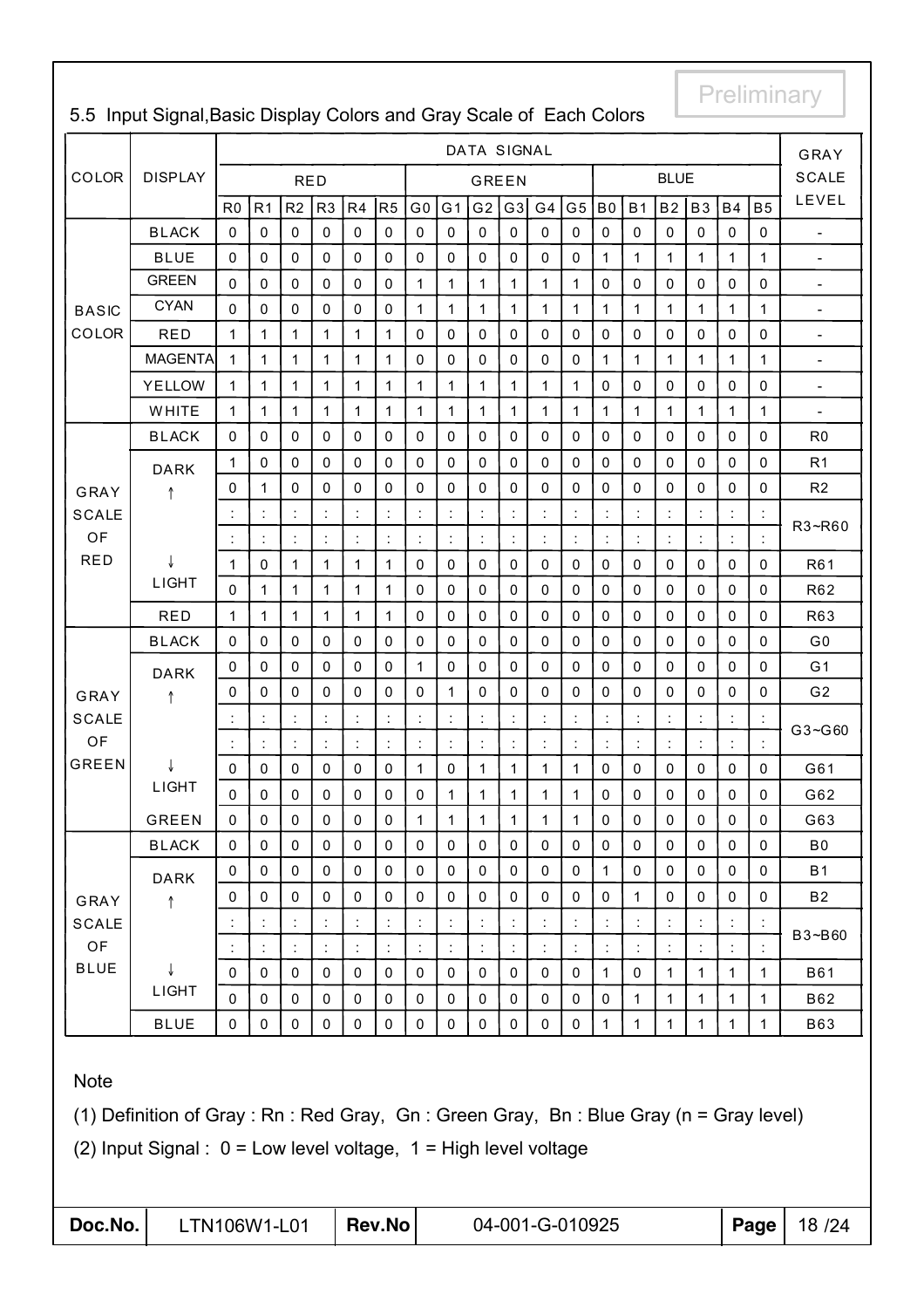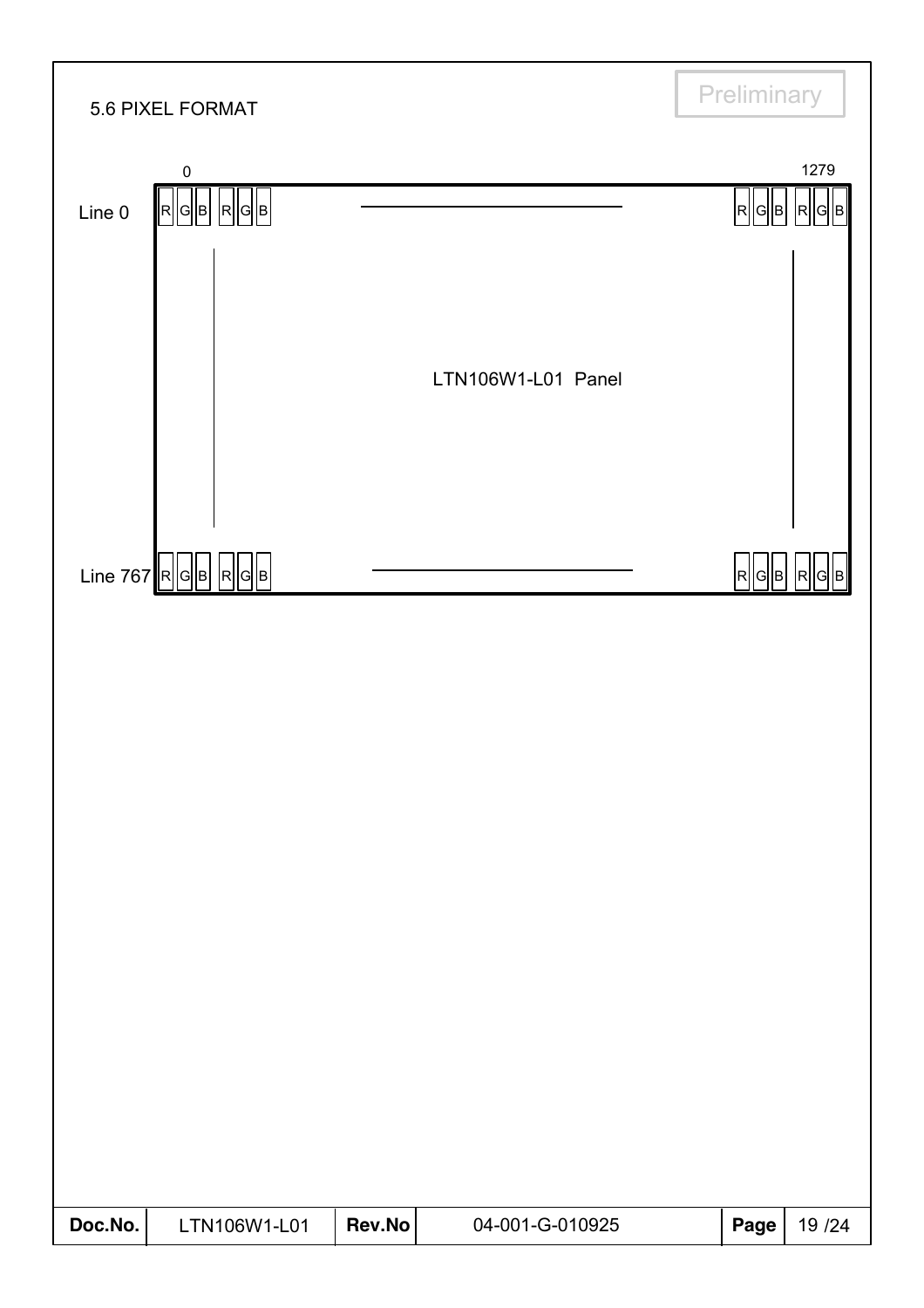### **6. INTERFACE TIMING**

### 6.1 Timing Parameters

| Signal            | Item           |           | <b>MIN</b> | <b>TYP</b> | <b>MAX</b> | Unit   | <b>Note</b> |
|-------------------|----------------|-----------|------------|------------|------------|--------|-------------|
| Frame Frequency   | Cycle          | $T_{V}$   | 772        | 806        | 1000       | lines  |             |
| Vertical Active   |                |           |            |            |            |        |             |
| Display Term      | Display Period | $T_{VD}$  |            | 768        |            | lines  |             |
| One Line          |                |           |            |            |            |        |             |
| Scanning Time     | Cycle          | $\rm T_H$ | 670        | 844        | 875        | clocks |             |
| Horizontal Active |                |           |            |            |            |        |             |
| Display Term      | Display Period | $T_{HD}$  |            | 640        |            | clocks |             |

#### 6.2 Timing diagrams of interface signal

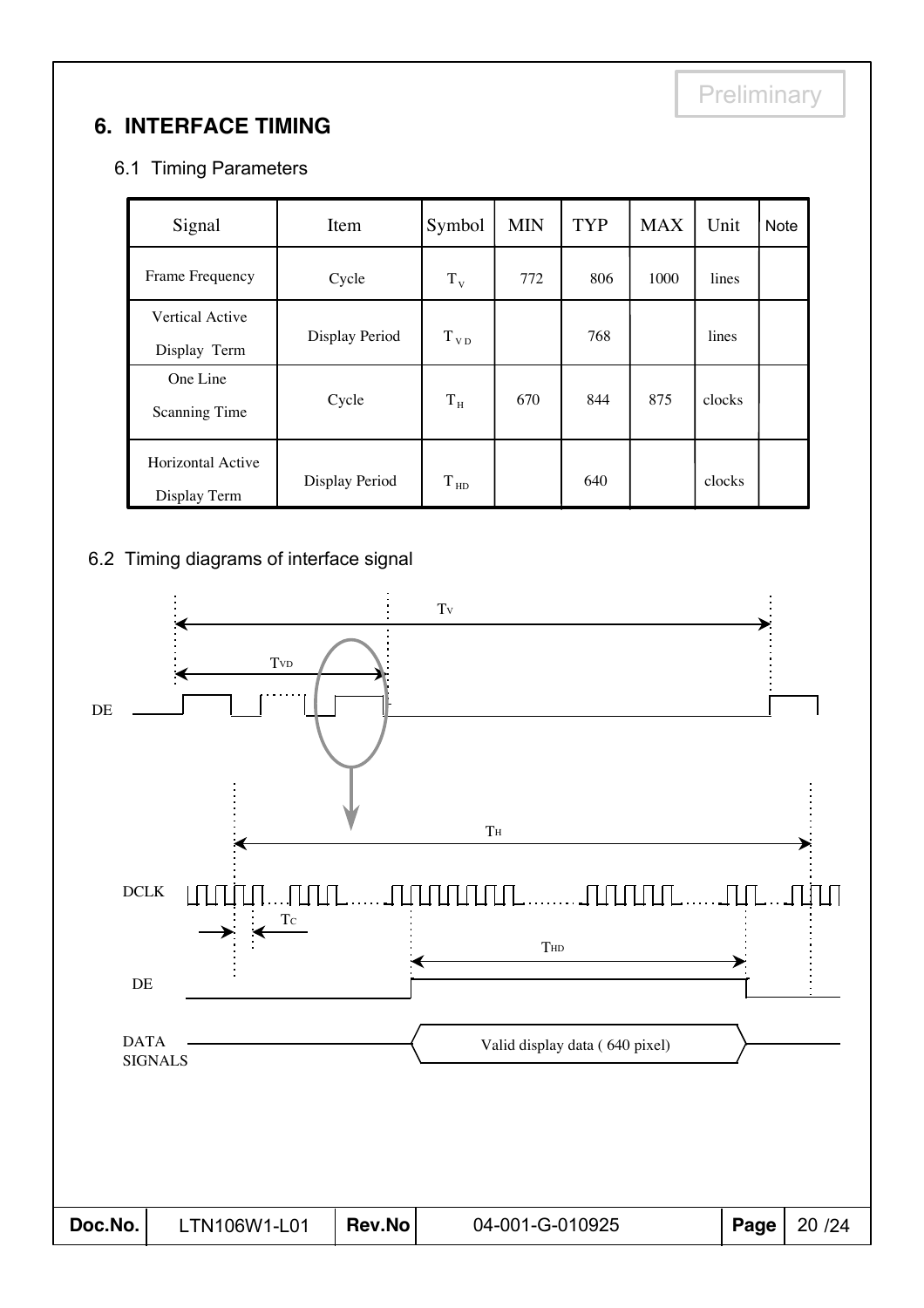#### 6.3 Power ON/OFF Sequence

: To prevent a latch-up or DC operation of the LCD module, the power on/off sequence shall be as shown below.

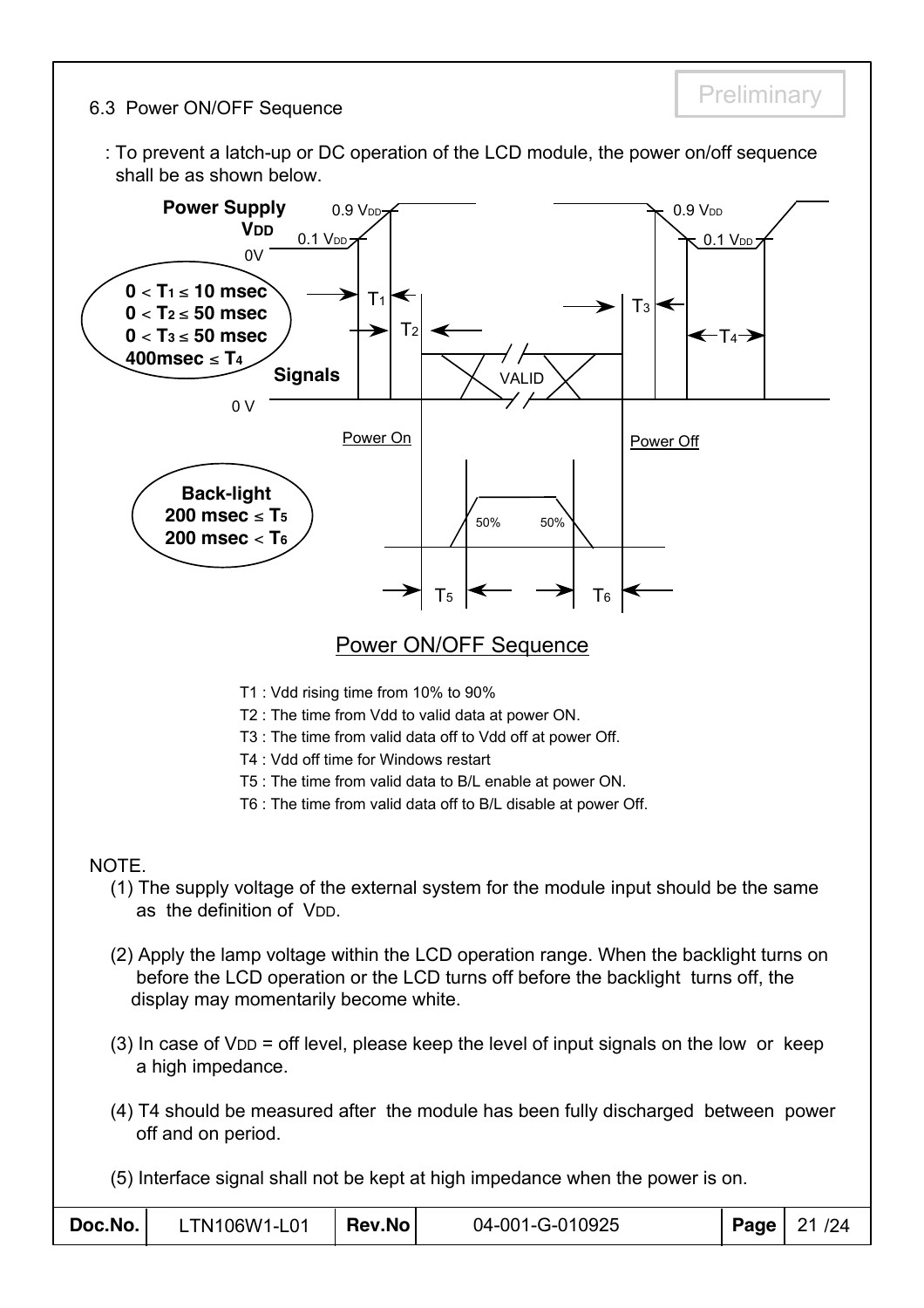## **7. Mechanical Outline Dimension**

*[ Refer to the next page ]*

| Doc.No. | -TN106W1-L01 | Rev.No | 04-001-G-010925 | <b>Page</b>   22 / 24 |
|---------|--------------|--------|-----------------|-----------------------|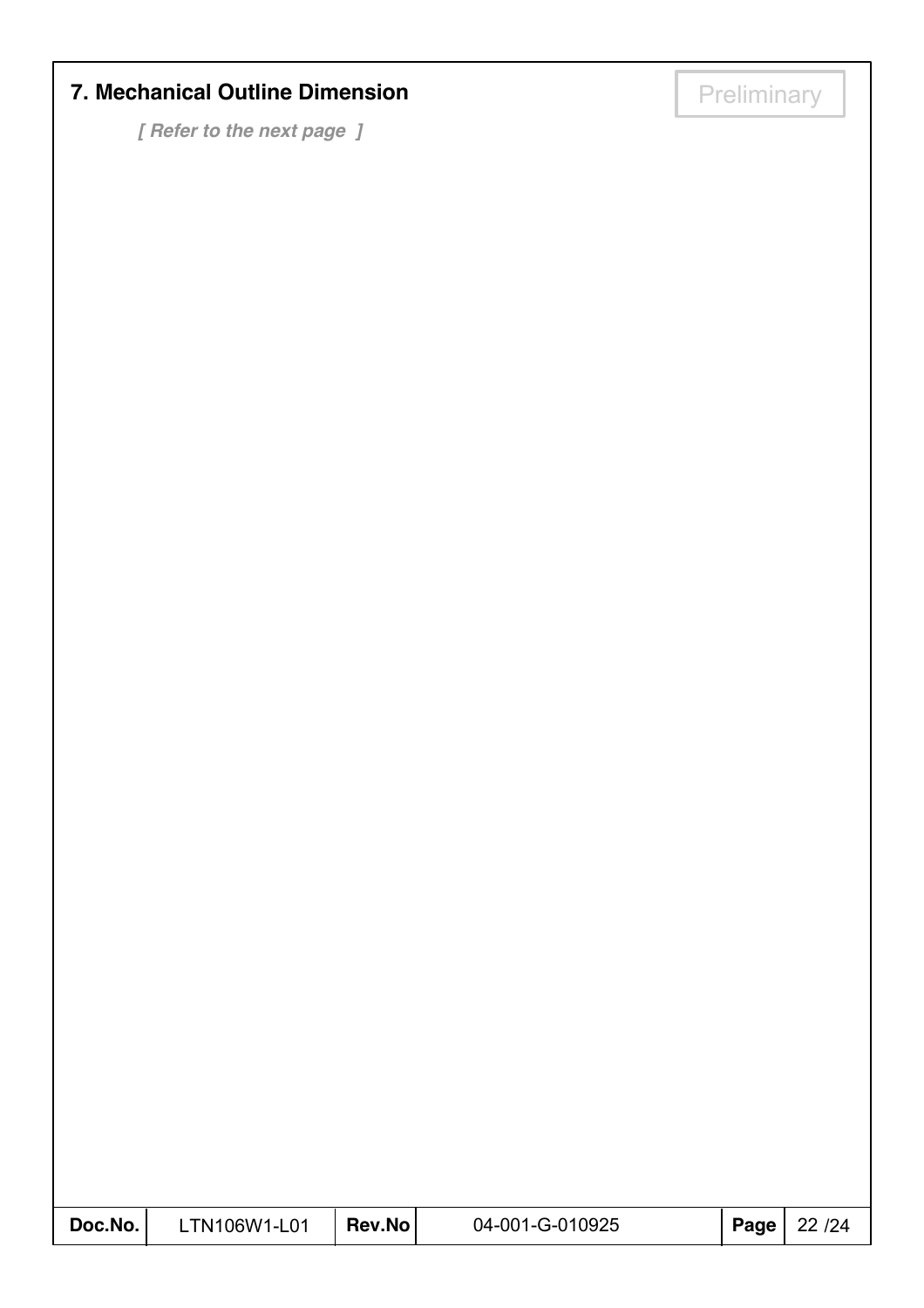

|           | M                 | N       |               |                       |               |                 | P             |        |
|-----------|-------------------|---------|---------------|-----------------------|---------------|-----------------|---------------|--------|
| <b>NO</b> | PART NAME         | CODE NO | SPECIFICATION | $Q^{\prime}$ TY       | WE I GHT      |                 | UNFOLDED DIM. | REMARK |
|           |                   |         |               |                       | <b>FINISH</b> | <b>MATERIAL</b> | OF. MATERIAL  |        |
|           | OUTLINE DIMENSION |         | LTN106W1-L01  |                       |               |                 |               |        |
|           |                   |         |               | <b>SMIN</b><br>$\sim$ | -             |                 |               |        |

SECTION  $A-A'(2/1)$ 

*1. SIGNAL INTERFACE CONNECTOR TO BE SPECIFIED AS BELOW.*<br>- MAKER : JAE<br>- PART NO : F1-XB30S-HF10

*2. CCFT CONNECTOR FOR BACKLIGHT TO BE SPECIFIED AS BELOW.*<br>- MAK*ER : JST*<br>- PART NO : BHSR-02VS-1

3. ALLOWED DEPTH OF USERHOLE SCREW INSERTION IS 2.5mm MIN

| REV<br>DATE         |  | DESCRIPTION OF REVISION |          |                       |            | <b>REASON</b> |                   | CHG'D BY      |  |  |
|---------------------|--|-------------------------|----------|-----------------------|------------|---------------|-------------------|---------------|--|--|
| UNIT                |  | mm                      | DRA'N BY | DES'D BY              | CHK'D BY   | APP'D BY      | MODEL NAME        |               |  |  |
| SCALE               |  | 171                     |          | JUNU YOU              | J.H.CHUN   | Y.B.CHU       |                   | 1 TN106W1-L01 |  |  |
| <b>TOLERANCE</b>    |  |                         |          |                       |            | PART/SHEET    |                   |               |  |  |
| LEVEL2              |  |                         |          | 2001.09.25 2001.09.25 | 2001.09.25 | <b>NAME</b>   | OUTLINE DIMENSION | <b>SHEFT</b>  |  |  |
|                     |  |                         |          |                       | SPEC. NO   |               |                   |               |  |  |
| SAMSUNG FLECTRONICS |  |                         |          |                       |            | CODE NO.      |                   | VER           |  |  |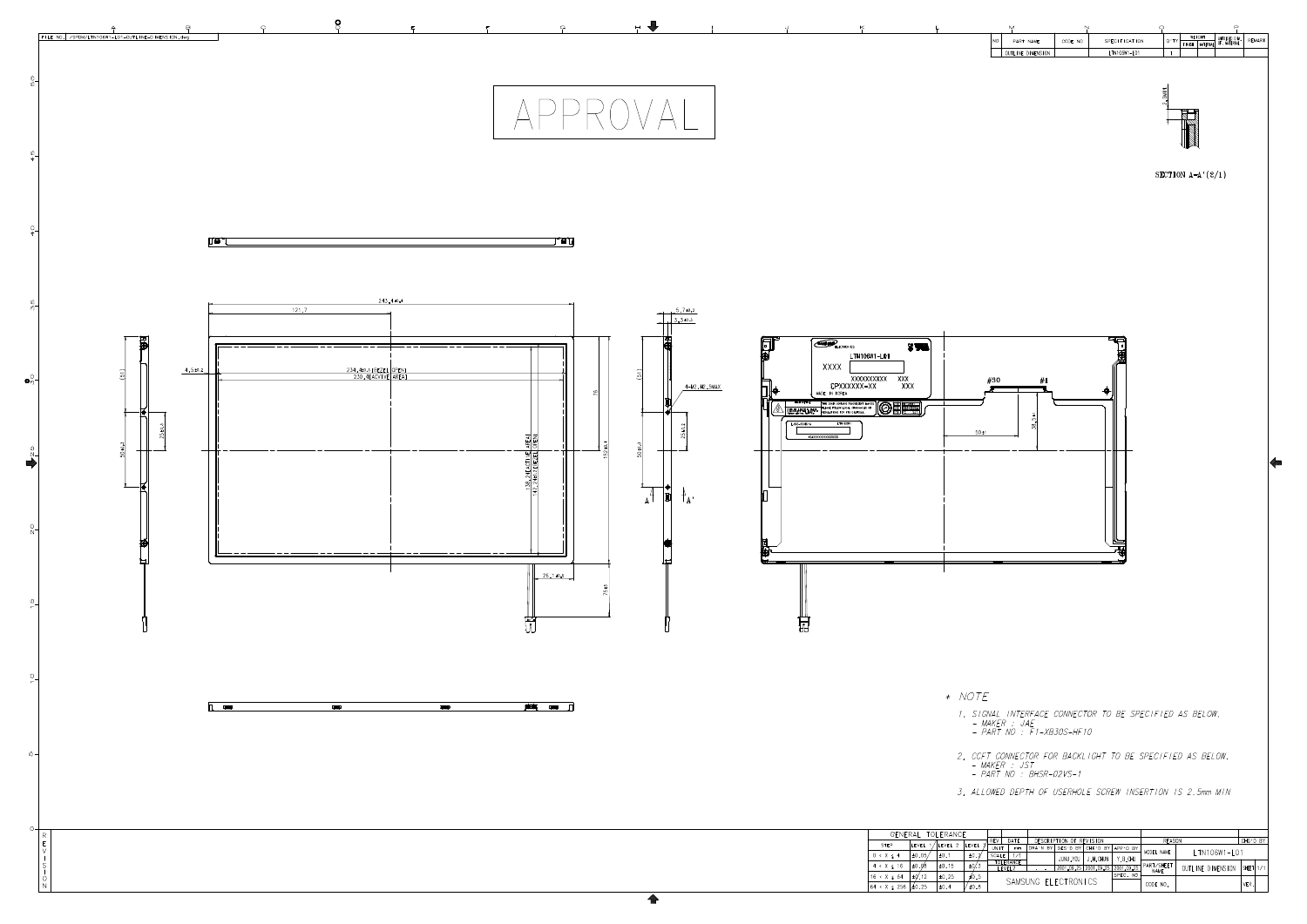### **8. GENERAL PRECAUTIONS**

- 1. Handling
	- (a) When the module is assembled, It should be attached to the system firmly using every mounting holes. Be careful not to twist and bend the modules.
	- (b) Refrain from strong mechanical shock and / or any force to the module. In addition to damage, this may cause improper operation or damage to the module and CCFT back-light.
	- (c) Note that polarizers are very fragile and could be easily damaged. Do not press or scratch the surface harder than a HB pencil lead.
	- (d) Wipe off water droplets or oil immediately. If you leave the droplets for a long time, Staining and discoloration may occur.
	- (e) If the surface of the polarizer is dirty, clean it using some absorbent cotton or soft cloth.
	- (f) The desirable cleaners are water, IPA(Isoprophyl Alcohol) or Hexane. Do not use Keptone type materials(ex. Acetone), Ethyl alcohol, Toluene, Ethyl acid or Methyl chloride. It might permanent damage to the polarizer due to chemical reaction.
	- (g) If the liquid crystal material leaks from the panel, it should be kept away from the eyes or mouth . In case of contact with hands, legs or clothes, it must be washed away thoroughly with soap.
	- (h) Protect the module from static , it may cause damage to the C-MOS Gate Array IC.
	- (i) Use fingerstalls with soft gloves in order to keep display clean during the incoming inspection and assembly process.
	- (j) Do not disassemble the module.
	- (k) Do not pull or fold the lamp wire.
	- (l) Do not adjust the variable resistor which is located on the back side.
	- (m) Protection film for polarizer on the module shall be slowly peeled off just before use so that the electrostatic charge can be minimized.
	- (n) Pins of I/F connector shall not be touched directly with bare hands.

| Doc.No. | $LTN106W1-L01$   Rev.No | 04-001-G-010925 | <b>Page</b> $23/24$ |
|---------|-------------------------|-----------------|---------------------|